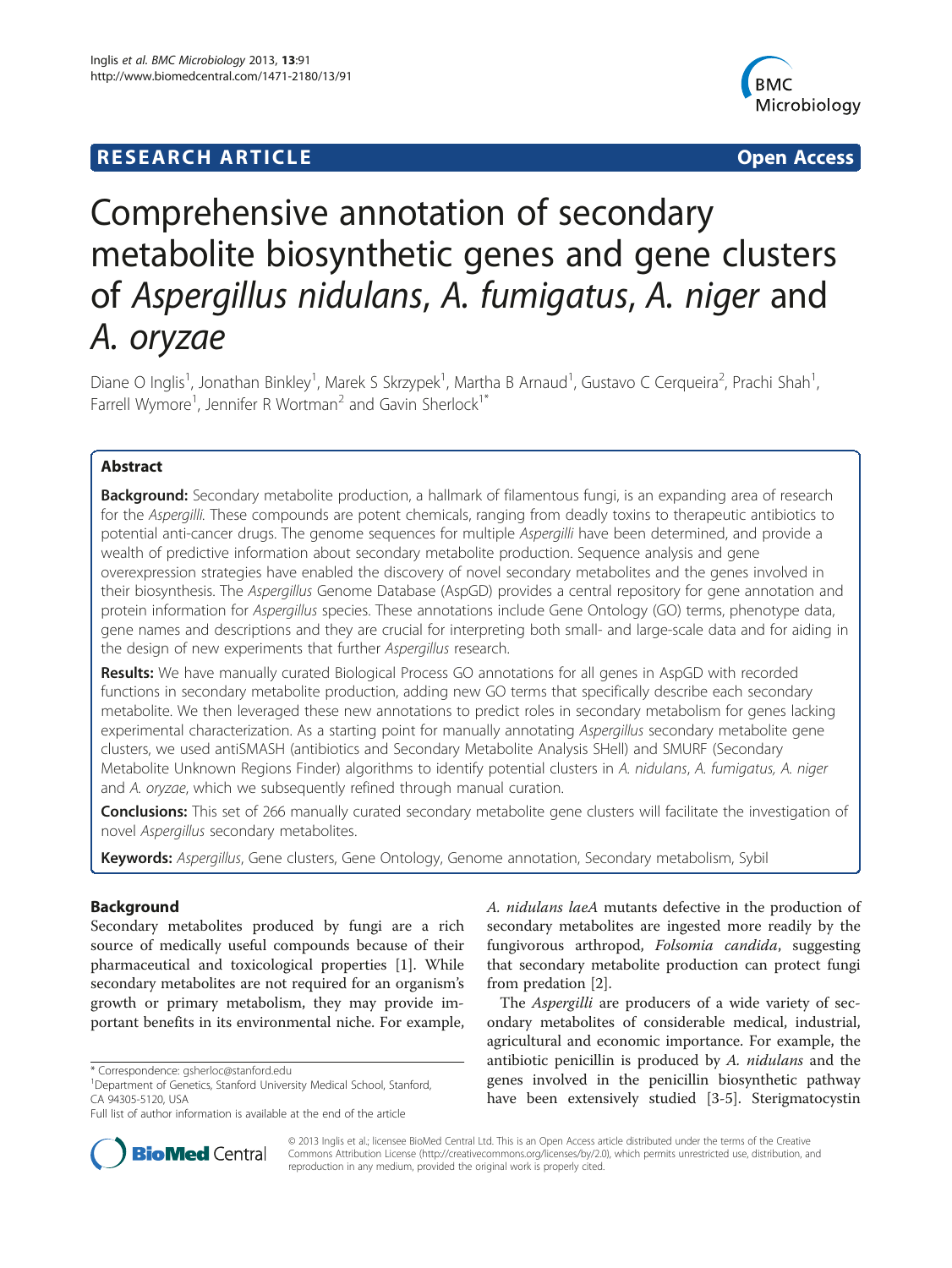(ST), an aflatoxin (AF) precursor, and many of the genes that are involved in its biosynthesis have also been extensively studied in A. nidulans [[6](#page-21-0)-[10\]](#page-21-0). AF is a secondary metabolite produced mainly by Aspergillus species growing in foodstuffs [[11](#page-21-0)], and it is of both medical and economic importance as contaminated food sources are toxic to humans and animals when ingested. Gliotoxin is an extremely toxic secondary metabolite produced by several Aspergillus species during infection [\[12,13](#page-21-0)]. The ability of this toxin to modulate the host immune system and induce apoptosis in a variety of cell-types has been most studied in the ubiquitous fungal pathogen, A. fumigatus [[14,15\]](#page-21-0).

The availability of *Aspergillus* genomic sequences has greatly facilitated the identification of numerous genes involved in the production of other secondary metabolites. Based on the number of predicted secondary metabolite biosynthesis genes and the fact that the expression of many secondary metabolite gene clusters is cryptic [\[16](#page-21-0)], meaning that expression is not evident under standard experimental conditions, there appears to be the potential for production of many more secondary metabolites than currently known [\[17\]](#page-21-0). Secondary metabolite biosynthetic genes often occur in clusters that tend to be sub-telomerically located and are coordinately regulated under certain laboratory conditions [[18](#page-21-0)-[20\]](#page-21-0). Typically, a secondary metabolite biosynthetic gene cluster contains a gene encoding one of several key "backbone" enzymes of the secondary metabolite biosynthetic process: a polyketide synthase (PKS), a non-ribosomal peptide synthetase (NRPS), a polyketide synthase/non-ribosomal peptide synthetase hybrid (PKS-NRPS), a prenyltransferase known as dimethylallyl tryptophan synthase (DMATS) and/or a diterpene synthase (DTS).

Comparative sequence analysis based on known backbone enzymes has been used to identify potential secondary metabolite biosynthetic gene clusters for subsequent experimental verification. One approach for experimental verification is the deletion of genes with suspected roles in secondary metabolite biosynthesis followed by identification of the specific secondary metabolite profiles of the mutants by thin layer chromatography, NMR or other methods [\[7,8](#page-21-0)]. For example, the deletion of A. fumigatus encA, which encodes an ortholog of the A. nidulans non-reducing PKS (NR-PKS) mdpG, followed by analysis of culture extracts using high-performance liquid chromatography (HPLC) enabled the recent identification of endocrocin and its biosynthetic pathway intermediates [[21\]](#page-21-0). Similarly, the deletion of the gene encoding the PKS, easB, enabled the identification of the emericellamide biosynthetic pathway of A. *nidulans* [\[22\]](#page-21-0). Another approach is the overexpression of predicted transcriptional regulators of

secondary metabolism gene clusters with subsequent analysis of the gene expression and secondary metabolite profiles of the resulting strains, which has facilitated the identification of numerous secondary metabolites and the genes responsible for their synthesis [[23,](#page-21-0)[24\]](#page-22-0). For example, overexpression of *laeA* in *A. nidulans*, a global transcriptional regulator of secondary metabolism production, coupled with microarray analysis, facilitated the delineation of the cluster responsible for production of the anti-tumor compound, terrequinone A [\[18](#page-21-0)]. Thus, genome sequence analysis, coupled with targeted experimentation, has been a highly effective strategy for identifying novel secondary metabolites and the genes involved in their synthesis.

The Aspergillus Genome Database (AspGD; [www.](http://www.aspgd.org) [aspgd.org\)](http://www.aspgd.org) is a web-based resource that provides centralized access to gene and protein sequences, analysis tools and manually curated information derived from the published scientific literature for A. nidulans, A. fumigatus, A. niger and A. oryzae [\[25,26](#page-22-0)]. AspGD curators read the published experimental literature to record information including gene names and synonyms, write free-text descriptions of each gene, record phenotypes and assign terms that describe functional information about genes and proteins using the Gene Ontology (GO; [www.](http://www.geneontology.org) [geneontology.org\)](http://www.geneontology.org). These annotations are an important resource for the scientific research community, used both for reference on individual genes of interest as well as for analysis of results from microarray, proteomic experiments, or other screens that produce large lists of genes.

The GO is a structured vocabulary for describing the functions associated with genes products [[27](#page-22-0)]. GO terms describe the activity of a gene product (Molecular Function; MF) within the cell, the biological process (Biological Process; BP) in which a gene product is involved and the location within the cell (Cellular Component; CC) where the gene product is observed [[28](#page-22-0)]. Evidence codes are assigned to GO annotations based on the type of available experimental evidence.

At the start of this project most of the terms needed to describe secondary metabolite biosynthetic genes or regulators of secondary metabolism did not yet exist in the GO. Thus, in order to provide an improved annotation of secondary metabolite biosynthetic genes and their regulatory proteins, we developed new GO terms for secondary metabolite production in collaboration with the GO Consortium, and reannotated the entire set of genes associated with secondary metabolism in AspGD. We then performed a comprehensive analysis of the secondary metabolism biosynthetic genes and their orthologs across the genomes of A. nidulans, A. fumigatus, A. niger and A. oryzae and now provide a set of manually annotated secondary metabolite gene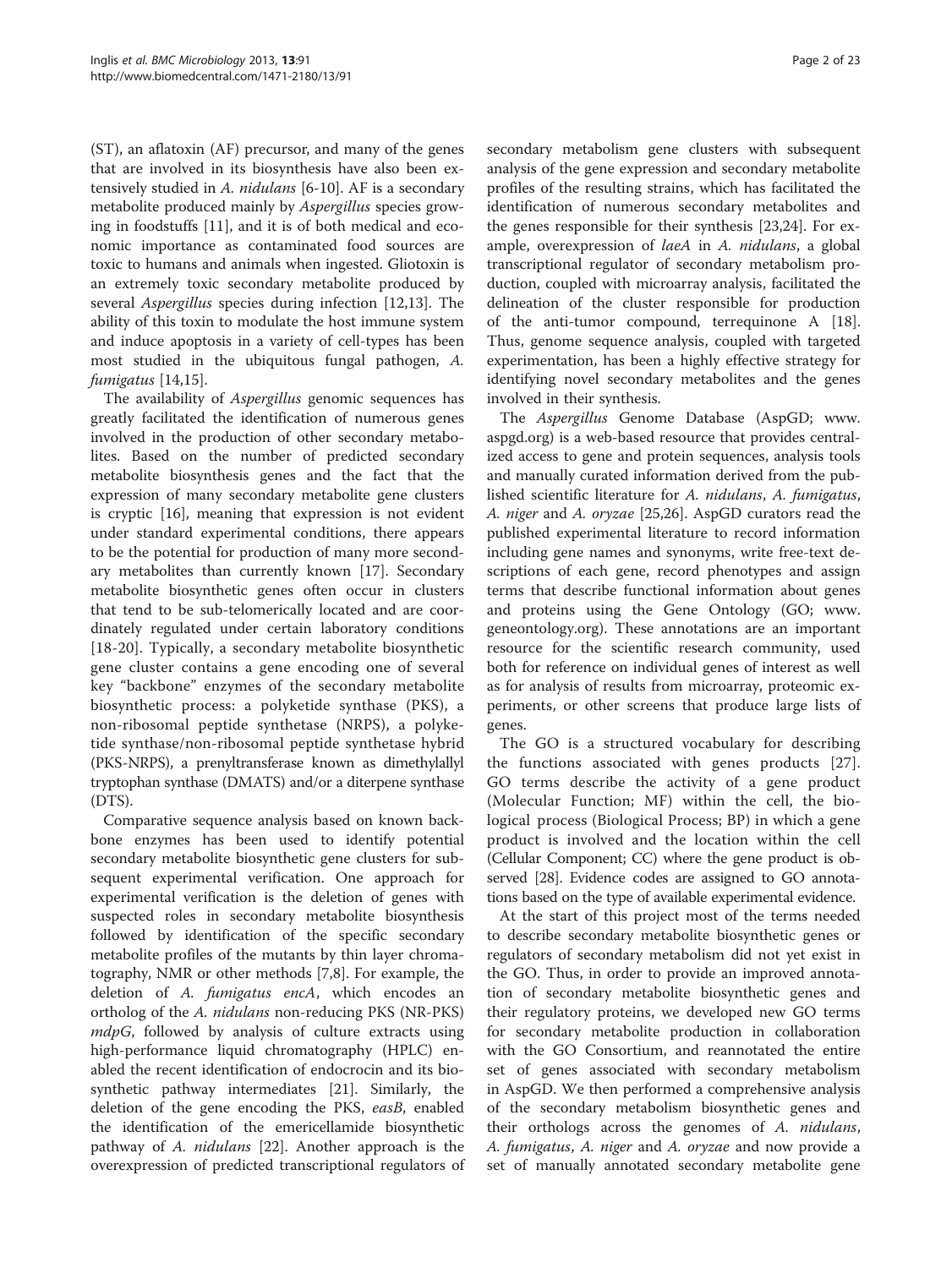clusters. We anticipate that these new, more precise annotations will encourage the rapid and efficient experimental verification of novel secondary metabolite biosynthetic gene clusters in Aspergillus and the identification of the corresponding secondary metabolites.

# Results

#### Identifying genes for reannotation

Many branches of the GO, such as apoptosis and cardiac development [\[29](#page-22-0)], have recently been expanded and revised to include new terms that are highly specific to these processes. The secondary metabolism literature has expanded over the last several years, allowing AspGD curators to make annotations to an increasing number of genes with roles in secondary metabolism. During routine curation, it became apparent that hundreds of Aspergillus genes that were candidates for annotation to the GO term 'secondary metabolic process' had the potential for more granular annotations, since, in many cases, the specific secondary metabolite produced by a gene product is known. At the inception of this project, only terms for 'aflatoxin biosynthetic process,' 'penicillin biosynthetic process' and 'sterigmatocystin biosynthetic process,' the 3 most wellstudied secondary metabolites to date, were present in the GO (Additional file [1](#page-21-0)).

Candidate genes for reannotation were identified as those that had pre-existing GO annotations to 'secondary metabolic process' or curated mutant phenotypes that impact secondary metabolite production. For example, numerous genes in AspGD are annotated with mutant phenotypes affecting the production of secondary metabolites such as asperthecin [\[30\]](#page-22-0), austinol and dehydroaustinol [\[31\]](#page-22-0), emericellin [\[32\]](#page-22-0), fumiquinazolines [[33](#page-22-0)], orsellinic acid [\[34](#page-22-0)], pseurotin A [[35](#page-22-0)], shamixanthones [[32,36\]](#page-22-0) and violaceol [\[37\]](#page-22-0) among others. These genes were then analyzed and a list of new GO terms was generated to annotate these genes more specifically (Table [1](#page-3-0) and Additional file [1\)](#page-21-0).

We also used published SMURF (Secondary Metabolite Unknown Regions Finder) predictions [\[38](#page-22-0)] to annotate additional candidate gene cluster backbone enzymes (i.e., PKS, NRPS, DMATS). SMURF is highly accurate at predicting most of these cluster backbone enzymes; across the four species of Aspergillus analyzed it identified a total of 105 genes as encoding PKS or PKS-like enzymes, 65 genes encoding NRPS or NRPS-like enzymes, 8 genes encoding putative hybrid PKS-NRPS enzymes and 15 DMATS. Note that DTS genes are not predicted by the SMURF algorithm. The AspGD Locus Summary pages now indicate these annotations based on the cluster backbone predictions generated by SMURF and by direct experimental characterization from the secondary metabolism literature.

Expansion of the secondary metabolism branch of the GO To improve the accuracy of the AspGD GO annotation in the area of secondary metabolite production, a branch of the GO in which terms were sparse, we worked in collaboration with the GO Consortium to add new, more specific terms to the BP aspect of the ontology, and then used many of these new GO terms to annotate the Aspergillus genes that had experimentally determined mutant phenotype data associated with one or more secondary metabolite. We focused on the BP annotations because the relevant processes are wellrepresented in the experimental literature, whereas experimental data to support CC annotations are relatively sparse in the secondary metabolism literature. Adequate MF terms exist for the PKS and NRPS enzymes, but annotations to them in AspGD are mostly based on computationally determined domain matches and Interpro2GO annotations, or by annotations with Reviewed Computational Analysis (RCA) as the evidence code, meaning that these functions are predicted, rather than directly characterized through experiments.

The new GO annotations that we have added now precisely specify the secondary metabolite produced. For example, *mdpG* is known to influence the production of arugosin, emodin, monodictyphenone, orsinellic acid, shamixanthones and sterigmatocystin in A. nidulans. The gene was formerly annotated to the fairly nonspecific parental term 'secondary metabolic process' (GO:0019748), but because the secondary metabolites produced by this protein are known and published, it is now annotated to the new and more informative child terms 'arugosin biosynthetic process' (GO:1900587), 'emodin biosynthetic process' (GO:1900575), 'monodictyphenone biosynthetic process' (GO:1900815), 'o-orsellinic acid biosynthetic process' (GO:1900584), 'shamixanthone biosynthetic process' (GO:1900793) and 'sterigmatocystin biosynthetic process' (GO:0045461).

In total, we added 290 new BP terms to the GO for 48 secondary metabolites produced by one or more Aspergillus species. There are over 400 Aspergillus genes in AspGD that have been manually or computationally annotated to more specific secondary metabolism BP terms, based on over 260 publications (Table [2](#page-4-0)). A complete list of the GO terms for secondary metabolic process annotations is available in Additional file [1.](#page-21-0) The addition of new terms is ongoing as new secondary metabolites and their biosynthetic genes are identified and described in the scientific literature. The process of adding new GO terms depends on the elucidation of the structure of the secondary metabolite as the structure is required for new ChEBI (Chemical Entities of Biological Interest; [http://www.ebi.ac.uk/chebi/\)](http://www.ebi.ac.uk/chebi/) terms to be assigned, and these chemical compound terms are a prerequisite for GO term assignments involving chemical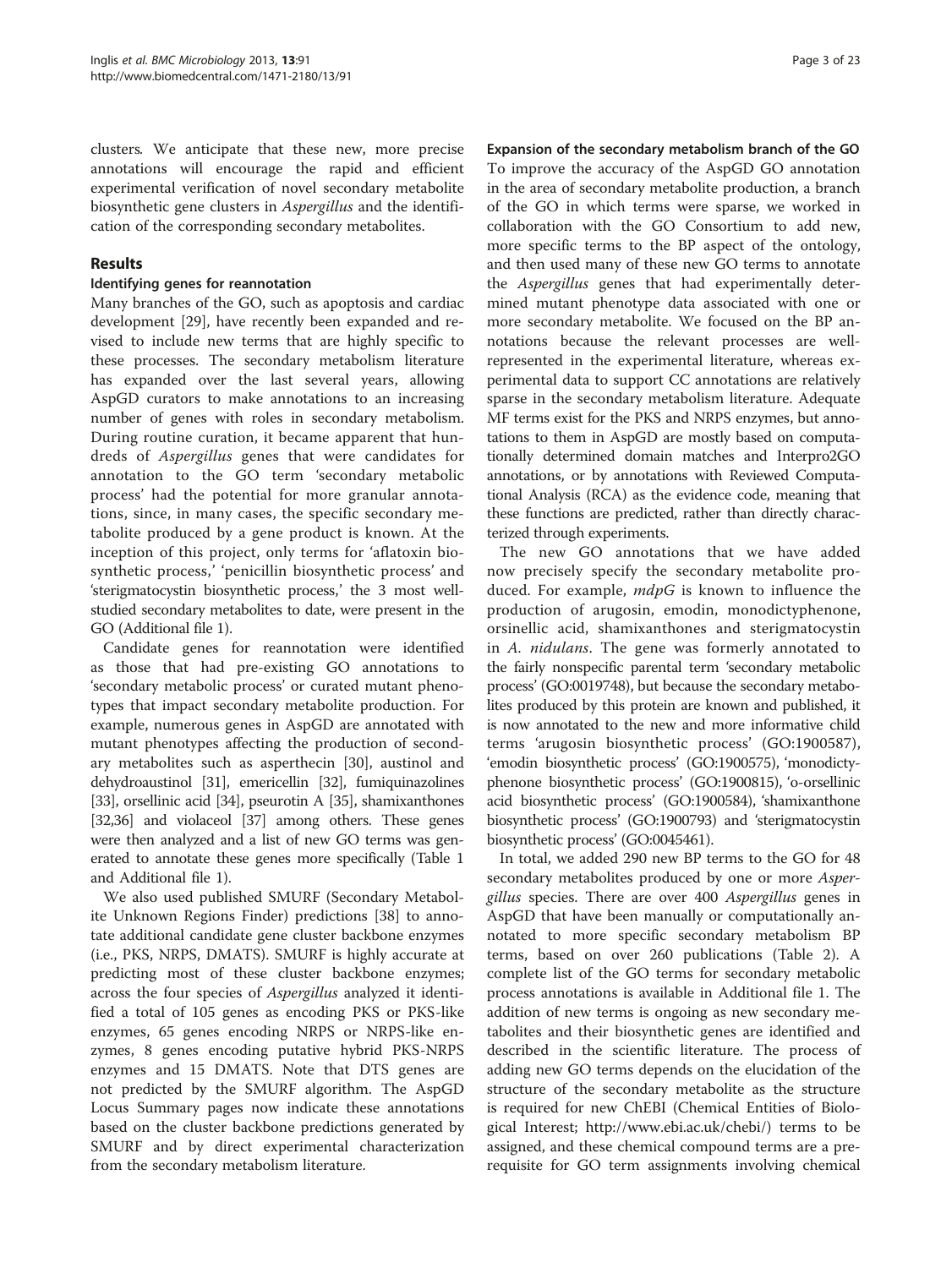|            | GO term ID GO term name                                        | <b>Manual GO</b><br>annotations | annotations  | A. nidulans IEA A. fumigatus IEA A. niger IEA A. oryzae IEA<br>annotations |                | annotations annotations | <b>Total IEA</b><br>annotations* |
|------------|----------------------------------------------------------------|---------------------------------|--------------|----------------------------------------------------------------------------|----------------|-------------------------|----------------------------------|
| GO:1900596 | (+)-kotanin biosynthetic process                               | 1                               |              |                                                                            | $\Omega$       | 1                       | 3                                |
| GO:1900581 | (17Z)-protosta-17(20),24-dien-3beta-ol<br>biosynthetic process | 1                               | $\mathbf{0}$ | $\mathbf 0$                                                                | $\mathbf 0$    | $\mathbf 0$             | $\circ$                          |
| GO:0045122 | aflatoxin biosynthetic process (PT)                            | 1                               | 6            | 2                                                                          | $\mathbf{0}$   | 2                       | 10                               |
| GO:1900587 | arugosin biosynthetic process                                  | 1                               | 0            | 3                                                                          | 2              | 1                       | 6                                |
| GO:1900554 | asperfuranone biosynthetic process                             | 7                               | 0            | 10                                                                         | 29             | 23                      | 62                               |
| GO:0036184 | asperthecin biosynthetic process                               | 5                               | 0            | 11                                                                         | 10             | 6                       | 27                               |
| GO:1900560 | austinol biosynthetic process                                  | 15                              | 0            | 10                                                                         | 13             | 12                      | 35                               |
| GO:1900805 | brevianamide F biosynthetic process                            | 1                               | 2            | 0                                                                          | $\overline{4}$ | $\overline{4}$          | 10                               |
| GO:1900566 | chanoclavine-I biosynthetic process                            | 3                               | 1            | $\mathbf{0}$                                                               | 2              | 2                       | 5                                |
| GO:1900563 | dehydroaustinol biosynthetic process                           | 16                              | 0            | 11                                                                         | 14             | 13                      | 38                               |
| GO:1900599 | demethylkotanin biosynthetic process                           | 1                               | 1            | $\mathbf{1}$                                                               | $\mathbf{0}$   | 1                       | $\overline{2}$                   |
| GO:1900617 | emericellamide A biosynthetic process                          | 2                               | 0            | 3                                                                          | 8              | 6                       | 17                               |
| GO:1900557 | emericellamide biosynthetic process                            | 6                               | 0            | 6                                                                          | 20             | 12                      | 38                               |
| GO:1900575 | emodin biosynthetic process                                    | 1                               | 0            | 3                                                                          | $\overline{2}$ | 1                       | 6                                |
| GO:1900602 | endocrocin biosynthetic process                                | 4                               | 3            | $\mathbf{0}$                                                               | 3              | 4                       | 10                               |
| GO:0035837 | ergot alkaloid biosynthetic process (PT)                       | 5                               | 6            | 0                                                                          | $\overline{4}$ | 7                       | 17                               |
|            | GO:1900611 F-9775A biosynthetic process                        | 3                               | 0            | 0                                                                          | $\mathbf{0}$   | 0                       | $\circ$                          |
|            | GO:1900614 F-9775B biosynthetic process                        | 3                               | $\mathbf{0}$ | 0                                                                          | $\mathbf{0}$   | 0                       | $\circ$                          |
|            | GO:0031171 ferricrocin biosynthetic process                    | 4                               | 2            | 1                                                                          | $\overline{4}$ | 4                       | 11                               |
| GO:1900809 | fumigaclavine C biosynthetic process                           | 2                               | 2            | 0                                                                          | 1              | 1                       | $\overline{4}$                   |
| GO:1900778 | fumiquinazoline A biosynthetic process                         | $\overline{2}$                  | 2            | $\mathbf{0}$                                                               | 2              | 2                       | 6                                |
| GO:2001310 | gliotoxin biosynthetic process                                 | 11                              | 5            | 0                                                                          | 5              | 10                      | 20                               |
| GO:0006583 | melanin biosynthetic process from<br>tyrosine                  | 1                               | 1            | $\mathbf 0$                                                                | $\overline{1}$ | $\mathbf{0}$            | $\overline{2}$                   |
| GO:1900815 | monodictyphenone biosynthetic process                          | 15                              | $\mathbf{0}$ | 20                                                                         | 29             | 23                      | 72                               |
| GO:1900551 | N',N",N"'-triacetylfusarinine C biosynthetic<br>process        | 4                               | 5            | $\mathbf{0}$                                                               | 5              | 5                       | 15                               |
| GO:1900787 | naphtho-gamma-pyrone biosynthetic<br>process                   | 2                               | 2            | 2                                                                          | $\mathbf{0}$   | 2                       | 6                                |
| GO:1900584 | o-orsellinic acid biosynthetic process                         | 4                               | 0            | 6                                                                          | 18             | 9                       | 33                               |
| GO:1900821 | orlandin biosynthetic process                                  | 1                               |              | 1                                                                          | $\mathbf{0}$   | $\mathbf{1}$            | 3                                |
| GO:0042318 | penicillin biosynthetic process (PT)                           | 17                              | 10           | 14                                                                         | 14             | 16                      | 54                               |
| GO:0030639 | polyketide biosynthetic process (PT)                           | 18                              | 0            | 0                                                                          | -1             | 0                       | -1                               |
| GO:1900793 | shamixanthone biosynthetic process                             | 5                               | 0            | 10                                                                         | 5              | 8                       | 23                               |
| GO:0019290 | siderophore biosynthetic process (PT)                          | 5                               | 3            | $\mathbf 0$                                                                | $\overline{4}$ | 3                       | 10                               |
| GO:0045461 | sterigmatocystin biosynthetic process (PT)                     | 36                              | 0            | 39                                                                         | 57             | 50                      | 146                              |
| GO:1900605 | tensidol A biosynthetic process                                | 1                               |              | 1                                                                          | 0              | 1                       | 3                                |
| GO:1900796 | terrequinone A biosynthetic process                            | 1                               | 0            | 0                                                                          | 0              | 1                       | -1                               |
| GO:1900590 | violaceol I biosynthetic process                               | 2                               | 0            | 1                                                                          | 2              | 4                       | 7                                |
|            | GO:1900593 violaceol II biosynthetic process                   | 2                               | 0            | 1                                                                          | $\overline{2}$ | 4                       | 7                                |

# <span id="page-3-0"></span>Table 1 Number of Aspergillus genes with manual and computational GO annotations to 'secondary metabolic process'

\* Numbers are combined for A. nidulans, A. fumigatus, A. niger and A. oryzae.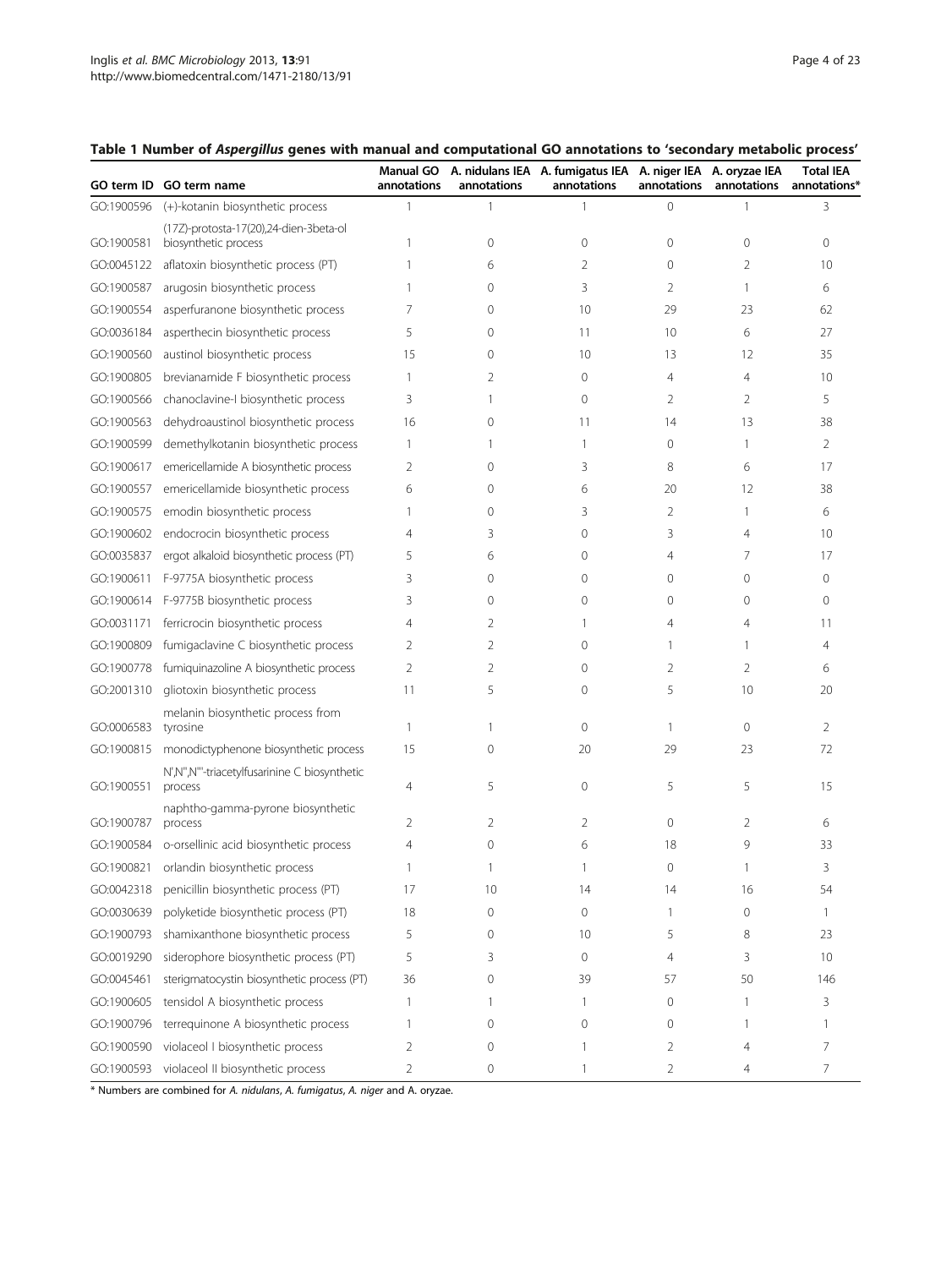<span id="page-4-0"></span>

| Table 2 GO terms used for secondary metabolism annotations at AspGD |  |  |
|---------------------------------------------------------------------|--|--|
|                                                                     |  |  |

|                                                                            | A. nidulans | A. fumigatus | A. niaer | A. oryzae |
|----------------------------------------------------------------------------|-------------|--------------|----------|-----------|
| Number of predicted protein-encoding genes                                 | 10.287      | 9.793        | 13.870   | 11.896    |
| Number of genes with GO annotations to secondary metabolism                | 248         | 71           | 228      | 195       |
| Number of genes with manual GO annotations to secondary metabolism*        | 202         | 96           | 81       | 32        |
| Number of genes with computational GO annotations to secondary metabolism* | 58          | 98           | 170      | 166       |
|                                                                            |             |              |          |           |

\* or to child terms of 'secondary metabolic process' (GO: 0019748).

compounds. These new and improved GO terms provide researchers with valuable clues to aid in the identification of proteins involved in the production of specific classes of Aspergillus secondary metabolites.

# Predictive annotation using orthology relationships in conjunction with experimentally-based GO term assignments

Manual curation of the genes of one species can be used to computationally annotate the uncharacterized genes in another species based on orthology relationships. The use of GO to describe gene products facilitates comparative analysis of functions of orthologous genes throughout the tree of life, including orthologous genes within the filamentous fungi. To augment the manual GO curation in AspGD, we leveraged orthology relationships to assign GO annotations to genes that lacked manual annotations of their own but which had an experimentally characterized ortholog in AspGD, the Saccharomyces Genome Database (SGD) [\(www.yeastgenome.org\)](http://www.yeastgenome.org) or PomBase [\(www.pombase.org\)](http://www.pombase.org). A total of 492 GO annotations were made to secondary metabolism-related genes in A. nidulans, A. fumigatus, A. niger and A. oryzae based on their orthology relationships (Table 3). Files listing these orthology relationships are available for download at [http://www.aspergillusgenome.org/download/homology/](http://www.aspergillusgenome.org/download/homology/orthologs/) [orthologs/](http://www.aspergillusgenome.org/download/homology/orthologs/) and the files describing all GO term annotations for each gene product in AspGD are available at [http://](http://www.aspergillusgenome.org/download/go/) [www.aspergillusgenome.org/download/go/.](http://www.aspergillusgenome.org/download/go/) A list of all genes annotated to the secondary metabolic process branch of the GO and their associated annotations can be obtained through the AspGD Advanced Search Tool ([http://www.](http://www.aspergillusgenome.org/cgi-bin/search/featureSearch) [aspergillusgenome.org/cgi-bin/search/featureSearch\)](http://www.aspergillusgenome.org/cgi-bin/search/featureSearch).

# Manual annotation of computationally predicted gene clusters

Algorithms such as SMURF [[38\]](#page-22-0) and antiSMASH (antibiotics and Secondary Metabolite Analysis SHell) [[39](#page-22-0)] can be used to predict fungal secondary metabolite gene clusters. Both of these algorithms are based on the identification of backbone enzymes, usually one or more polyketide synthase (PKS), non-ribosomal peptide synthetase (NRPS), hybrid PKS-NRPS, NRPS-like enzyme or dimethylallyl tryptophan synthase (DMATS), and the use of a training set of experimentally characterized clusters. Adjacent genes are then scanned for the presence of common secondary metabolite gene domains and boundaries are predicted for each cluster. We used the pre-computed gene clusters for A. nidulans, A. fumigatus, A. niger and A. oryzae that were identified at the J. Craig Venter Institute (JCVI) with the SMURF algorithm [\[38](#page-22-0)]. We also used the antiSMASH algorithm [[39\]](#page-22-0) on these genomes to make gene cluster predictions and added 5 additional clusters for A. nidulans based on the presence of DTS/ent-kaurene synthase backbone enzymes.

Altogether, a total of 261 non-redundant clusters were predicted by SMURF and antiSMASH: 71 for A. nidulans, 39 for A. fumigatus, 81 for A. niger and 75 for A. oryzae (Tables [4,](#page-5-0) [5](#page-8-0), [6,](#page-10-0) [7](#page-13-0)). Neither SMURF nor antiSMASH predict DTS-based clusters, so these clusters were manually identified based on their annotations. Because clusters with other types of non-PKS and non-NRPS backbone enzymes were included in the antiSMASH predictions and SMURF only analyzes PKS, NRPKS or DMATS-based clusters, antiSMASH identified more clusters than SMURF in every species except

Table 3 Number of GO annotations for secondary metabolism that were transferred to and between Aspergillus species under curation at AspGD

| From:         | To A. nidulans | To A. fumigatus | To A. niger | To A. oryzae |
|---------------|----------------|-----------------|-------------|--------------|
| S. cerevisiae |                |                 | U           |              |
| S. pombe      |                | 0               | 0           |              |
| A. nidulans   | n/a            | 96              | 138         | 131          |
| A. fumigatus  | 53             | n/a             | 47          | 55           |
| A. niger      |                |                 | n/a         |              |
| A. oryzae     | 4              |                 |             | n/a          |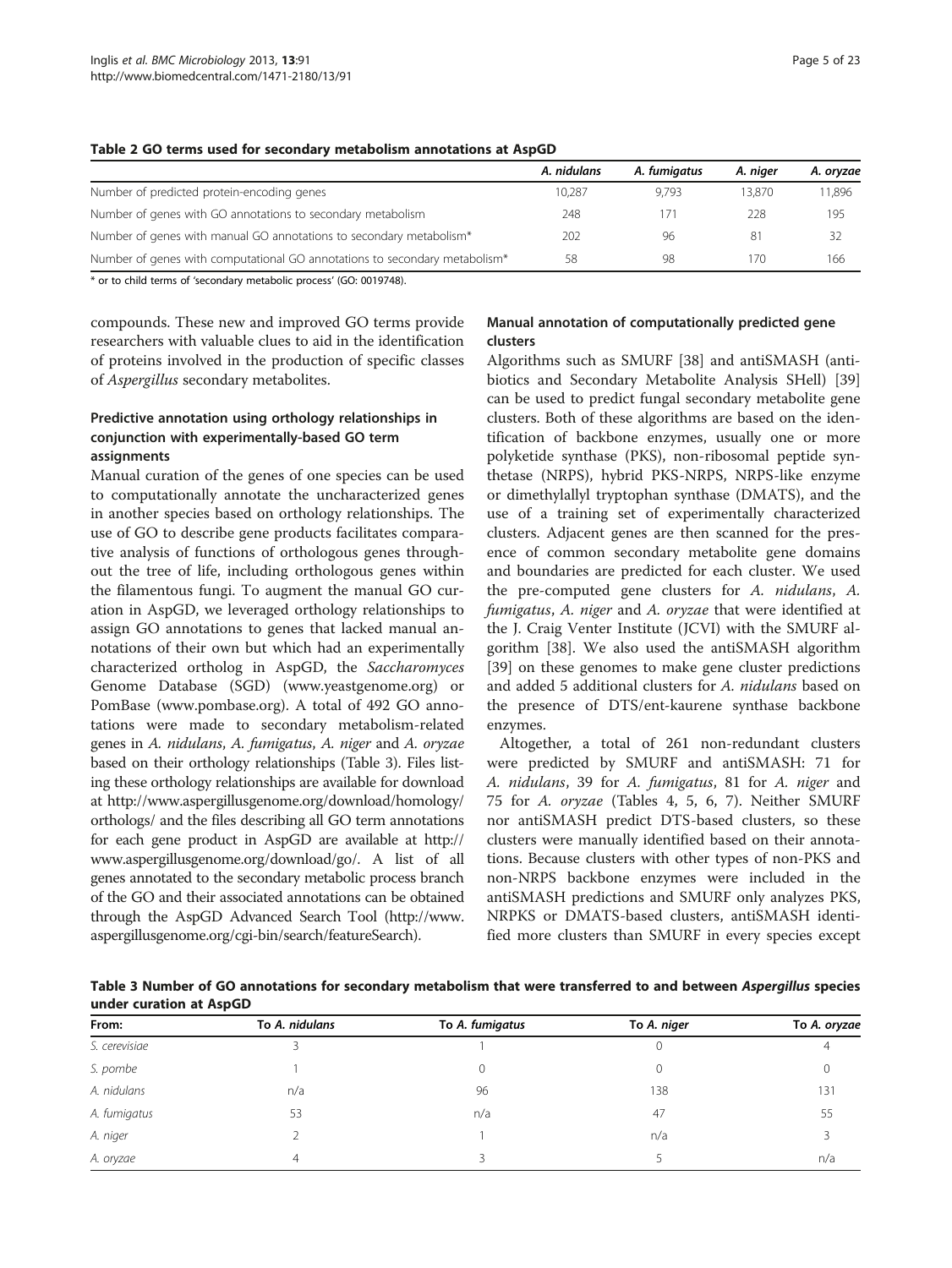# <span id="page-5-0"></span>Table 4 A. nidulans secondary metabolite biosynthetic gene clusters determined by SMURF, antiSMASH and by manual annotation or experimental characterization

| A. nidulans Cluster Summary                                  |                 |                  |                   |                     |                   |                   |            |
|--------------------------------------------------------------|-----------------|------------------|-------------------|---------------------|-------------------|-------------------|------------|
|                                                              | Backbone enzyme | <b>SMURF</b>     | antiSMASH         | Manual/experimental | <b>Boundary 1</b> | <b>Boundary 2</b> | Reference  |
| Asperfuranone (afo) cluster                                  | AN1036          | AN1029 - AN11288 | AN1026 - AN1040   | AN1029 - AN1036     | ED                | ED                | $[40]$     |
| Asperthecin (apt) cluster                                    | AN6000          | AN5989 - AN6007  | AN5991 - AN6009   | AN6000 - AN6002*    | ED, EP            | ED, EP            | $[30]$     |
| Aspyridone (asp) cluster                                     | AN8412          | AN8398 - AN8415  | AN8404 - AN11609  | AN8408 - AN8415*    | ED                | ED                | $[41]$     |
| Austinol (aus) cluster 1                                     | AN9244          | AN9243 - AN9251  | AN11817 - AN9254  | AN9244 - AN9253     | ED, FA            | ED                | $[31]$     |
| Austinol (aus) cluster 2                                     | AN8383          | AN8382 - AN8395  | AN8377 - AN8390   | AN8379 - AN8384*    | ED, ECS           | ED, ECS           | $[31]$     |
| Derivative of Benzaldehyde1 (dba) and F9775 hybrid cluster 1 | AN7909          |                  | AN7895 - AN7919   | AN7896 - AN7903*    | ED                | ED, EP            | [34, 42]   |
| Derivative of Benzaldehyde1 (dba) and F9775 hybrid cluster 2 |                 | AN7905 - AN7923  | AN7895 - AN7919   | AN7907 - AN7916*    | ED                | ED                | [34, 42]   |
| Emericellamide (eas) cluster                                 | AN2547          | AN2544 - AN2553  | AN2538 - AN10326  | AN2545 - AN2549*    | ED.               | ED                | $[22]$     |
| inp cluster                                                  | AN3496          | AN3491 - AN3506  | AN3485 - AN3503   | AN3490 - AN3496     | EP                | EP                | $[43]$     |
| ivo cluster                                                  | AN10576         | AN10576 - AN4649 | AN4637 - AN4649   | AN10573 - AN10576   | EP                | EP                | This study |
| Microperfuranone (mic) cluster                               | AN3396          | AN3391 - AN3408  | AN3391 - AN3404   | AN3394 - AN3396     | EP                | EP                | $[16]$     |
| Monodictyphenone (mdp) cluster                               | AN0150          | AN0146 - AN0158  | AN11846 - AN0156  | AN10021 - AN10023*  | ED, EP            | ED, EP            | [16,44]    |
| Penicillin cluster                                           | AN2621          | AN2619 - AN2625  | AN2616 - AN10329  | AN2621 - AN2623*    | ED, EP            | ED, EP            | [16, 45]   |
| Nidulanin A (nptA) cluster                                   | AN11080         |                  | AN8481 - AN8484   | AN11082 - AN11080   | IGD, FA           | ECS               | This study |
| pkb cluster                                                  | AN6448          | AN6436 - AN6462  | AN6438 - AN6455   | AN6444 - AN6451     | EP                | EP                | $[16]$     |
| pkdA cluster                                                 | AN0523          | AN0520 - AN0533  | AN10104 - AN0534  | AN0523 - AN0533     | ECS               | ECS               | This study |
| pkf cluster                                                  | AN3230          | AN3217 - AN3237  | AN3222 - AN3238   | AN3225 - AN3230     | EP                | ECS, EP           | This study |
| pkg cluster                                                  | AN7071          | AN7061 - AN7075  | AN7064 - AN7078   | AN10889 - AN7075    | EP                | ECS, EP           | This study |
| pkh cluster                                                  | AN2035          | AN2032 - AN2043  | AN2029 - AN2042   | AN2030 - AN2038     | ECS, IGD          | EP                | $[16]$     |
| pki cluster                                                  | AN3386          | AN3380 - AN3386  | AN3380 - AN3392   | AN3379 - AN3386     | ECS               | ECS               | This study |
| Sterigmatocystin (stc) cluster                               | AN7815          | AN7806 - AN7824  | AN7815 - AN7832   | AN7804 - AN7824*    | ED                | ED                | $[46]$     |
| Terriquinone (tdi) cluster                                   | AN8514          | AN8506 - AN8516  | AN8508 - AN8522   | AN8513 - AN8520*    | ED                | ED                | $[47]$     |
| xptA-containing cluster                                      | AN6784          | AN6770 - AN6791  | AN6780 - AN6786   | AN6784 - AN6791     | FA, EP            | FA, EP            | FA, [16]   |
| xptB-containing cluster                                      | AN12402         | $\sim$           | AN7996 - AN12431  | AN7999 - AN12431    | ECS               | IGD               | This study |
| AN0016 cluster                                               | AN0016          | AN0015 - AN0029  | AN10009 - AN0025  | AN0015 - AN0029     | ECS, IGD          | FA                | This study |
| AN0607 (sidC) cluster                                        | AN0607          | AN0592 - AN0607  | AN0599 - AN0617   | AN0607 - AN0609     | ECS               | ECS, IGD          | This study |
| AN10289 cluster                                              | AN10289         | AN10294 - AN2349 | AN10294 - AN2347  | AN10289 - AN2347    | IGD               | FA, IGD           | This study |
| AN10297 cluster                                              | AN10297         | AN2392 - AN10301 | AN2395 - AN10298  | AN2396 - AN11337    | FA                | FA                | This study |
| AN10396 cluster                                              | AN10396         |                  | AN3372 - AN3379   | AN3375 - AN10401    | ECS               | ECS, IGD          | This study |
| AN10430 cluster                                              | AN10430         | AN3608 - AN3612  | AN10429 - AN10448 | AN3609 - AN3612     | FA                | FA                | This study |
| AN10486 cluster                                              | AN10486         | AN3911 - AN3917  | AN10485 - AN3917  | AN3911 - AN10486    | ECS               | ECS               | This study |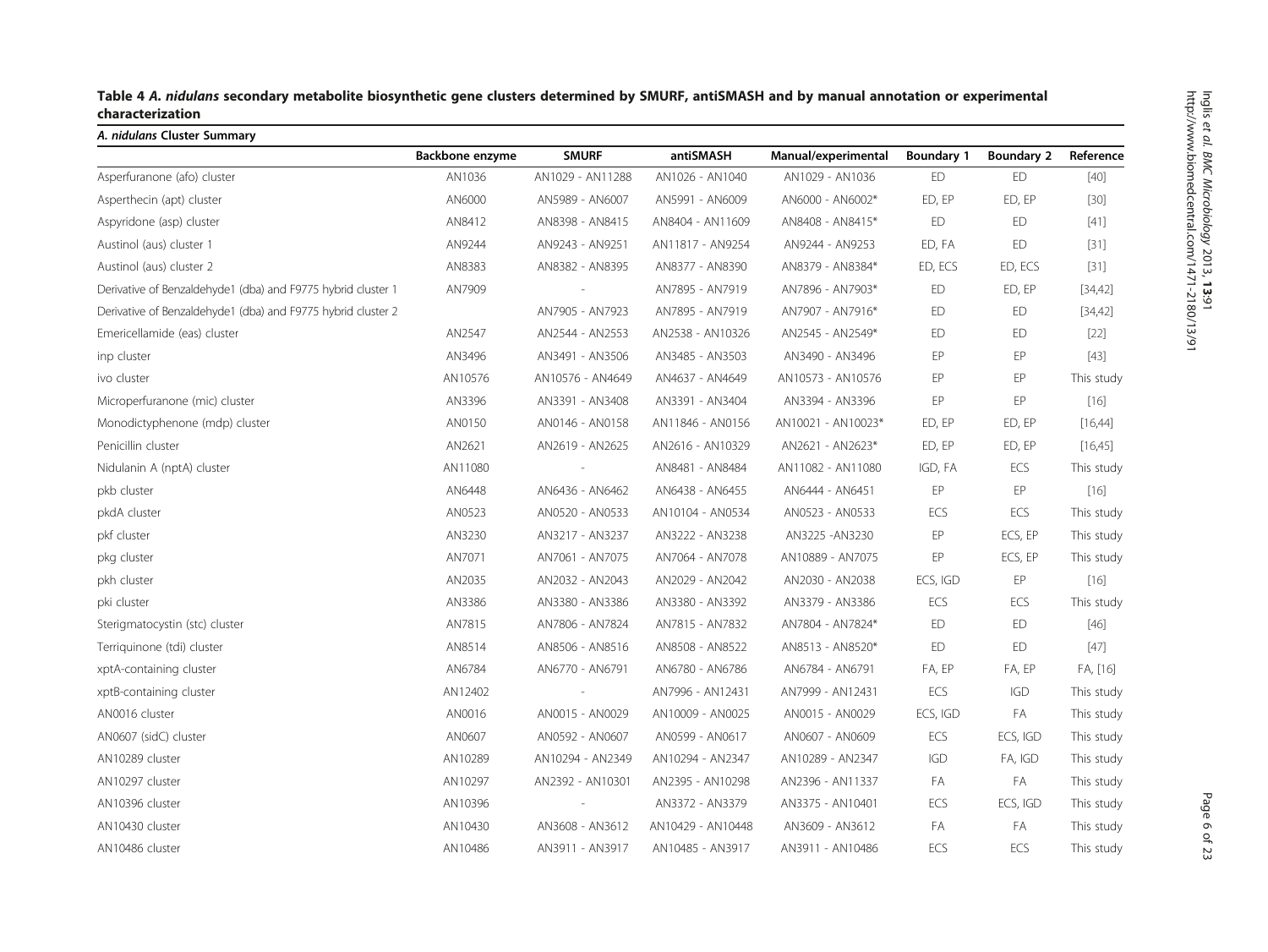| AN11065 cluster          | AN11065 | $\overline{\phantom{a}}$ | AN12204 - AN8263  |                          | n/a      | n/a     | n/a        |
|--------------------------|---------|--------------------------|-------------------|--------------------------|----------|---------|------------|
| AN11191 cluster          | AN11191 | AN9210 - AN11192         | AN9212 - AN12146  | AN11191 - AN9220         | ECS, EP  | EP      | $[16]$     |
| AN11194 cluster          | AN11194 | AN9223 - AN9236          | AN9220 - AN9236   | AN8223 - AN9235          | EP       | EP      | $[16]$     |
| AN12331 cluster          | AN12331 | AN7836 - AN7837          | AN7831 - AN7842   | AN7836 - AN7839          | FA       | ECS     | This study |
| AN1242 cluster           | AN1242  | AN1242 - AN1243          | AN1236 - AN1250   | AN1242 - AN1247          | ECS, IGD | ECS     | This study |
| AN1594 cluster           | AN1594  |                          |                   | AN1592 - AN1599          | EP       | EP      | [16]       |
| AN1680 cluster           | AN1680  | AN1677 - AN1691          | AN1674 - AN1687   | AN1678 - AN1681          | ECS      | ECS     | This study |
| AN1784 cluster           | AN1784  | AN1778 - AN1787          | AN1776 - AN1790   | AN1784 - AN1787          | EP       | EP      | $[16]$     |
| AN1793 cluster           | AN1793  | $\sim$                   | AN1790 - AN1802   | AN1792 - AN1796          | FA       | ECS     | ECS        |
| AN2064 cluster           | AN2064  | AN2061 - AN2064          | AN2057 - AN2068   | $\overline{\phantom{a}}$ | n/a      | n/a     | n/a        |
| AN2924 cluster           | AN2924  | AN2921 - AN2925          | AN2917 - AN2928   | AN2921 - AN2924          | EP       | EP      | $[16]$     |
| AN3252 cluster           | AN3252  |                          |                   | AN3252 - AN3257          | EP       | EP      | $[16]$     |
| AN3273 cluster           | AN3273  |                          | AN3267 - AN3285   | AN10388 - AN3287         | IGD      | IGD     | This study |
| AN3612 cluster           | AN3612  | AN3608 - AN3612          | AN10429 - AN10448 | AN3605 - AN3612          | FA       | ECS, FA | This study |
| AN4827 cluster           | AN4827  | AN4823 - AN4837          | AN11232 - AN4836  | AN10600 - AN11232        | EP       | EP      | $[16]$     |
| AN5318 cluster           | AN5318  | AN5317 - AN5329          | AN5312 - AN5325   | AN5314 - AN5318          | ECS      | ECS     | This study |
| AN5475 cluster           | AN5475  |                          |                   |                          | n/a      | n/a     | n/a        |
| AN5610 cluster           | AN5610  |                          | AN5607 - AN5616   | AN9473 - AN5610          | ECS, IGD | FA      | This study |
| AN6236 cluster           | AN6236  | AN6236 - AN6238          | AN6230 - AN11851  | AN6234 - AN6236          | ECS, EP  | ECS, EP | ECS, [16]  |
| AN6431 cluster           | AN6431  | AN6429 - AN6434          | AN10818 - AN6437  | AN6431 - AN6437          | ECS, EP  | EP      | $[16]$     |
| AN6791 cluster           | AN6791  | $\sim$                   | AN11527 - AN10846 | AN6787 - AN6791          | IGD      | FA      | This study |
| AN7084 cluster           | AN7084  | AN7081 - AN7089          | AN7077 - AN7089   | AN7080 - AN7086          | EP       | EP      | $[16]$     |
| AN7489 (mirC) cluster    | AN7489  | AN7485 - AN7493          |                   | AN7485 - AN7493          | ECS      | ECS     | This study |
| AN7838 (AN12331) cluster | AN7838  | AN7836 - AN7839          |                   | AN11024 - AN7839         | FA       | FA      | This study |
| AN7884 cluster           | AN7884  | AN7873 - AN7884          | AN7879 - AN7892   | AN7872 - AN7884          | ECS, EP  | ECS, EP | ECS, [16]  |
| AN8105 cluster           | AN8105  | AN8103 - AN8113          | AN8098 - AN8113   | AN8105 - AN8112          | ECS, EP  | EP      | $[16]$     |
| AN8142 cluster           | AN8142  |                          | AN8133 - AN8147   | AN12440 - AN8144         | FA       | ECS     | This study |
| AN8209 (wA) cluster      | AN8209  |                          | AN8202 - AN8214   | AN12404 - AN8209         | EP       | ECS, EP | ECS, [16]  |
| AN8249 cluster           | AN8249  |                          | AN11063 - AN11069 | $\overline{\phantom{a}}$ | n/a      | n/a     | n/a        |
| AN8504 cluster           | AN8504  |                          | AN8495 - AN8508   | AN8495 - AN8504          | ECS      | FA      | This study |
| AN8910 cluster           | AN8910  | AN8901 - AN8910          | AN8903 - AN8915   | AN8905 - AN8910          | ECS      | ECS     | This study |
| AN9005 cluster           | AN9005  | AN9002 - AN9013          | AN9000 - AN9013   | AN9002 - AN9007          | EP       | EP      | $[16]$     |

Table 4 A. nidulans secondary metabolite biosynthetic gene clusters determined by SMURF, antiSMASH and by manual annotation or experimental characterization (Continued)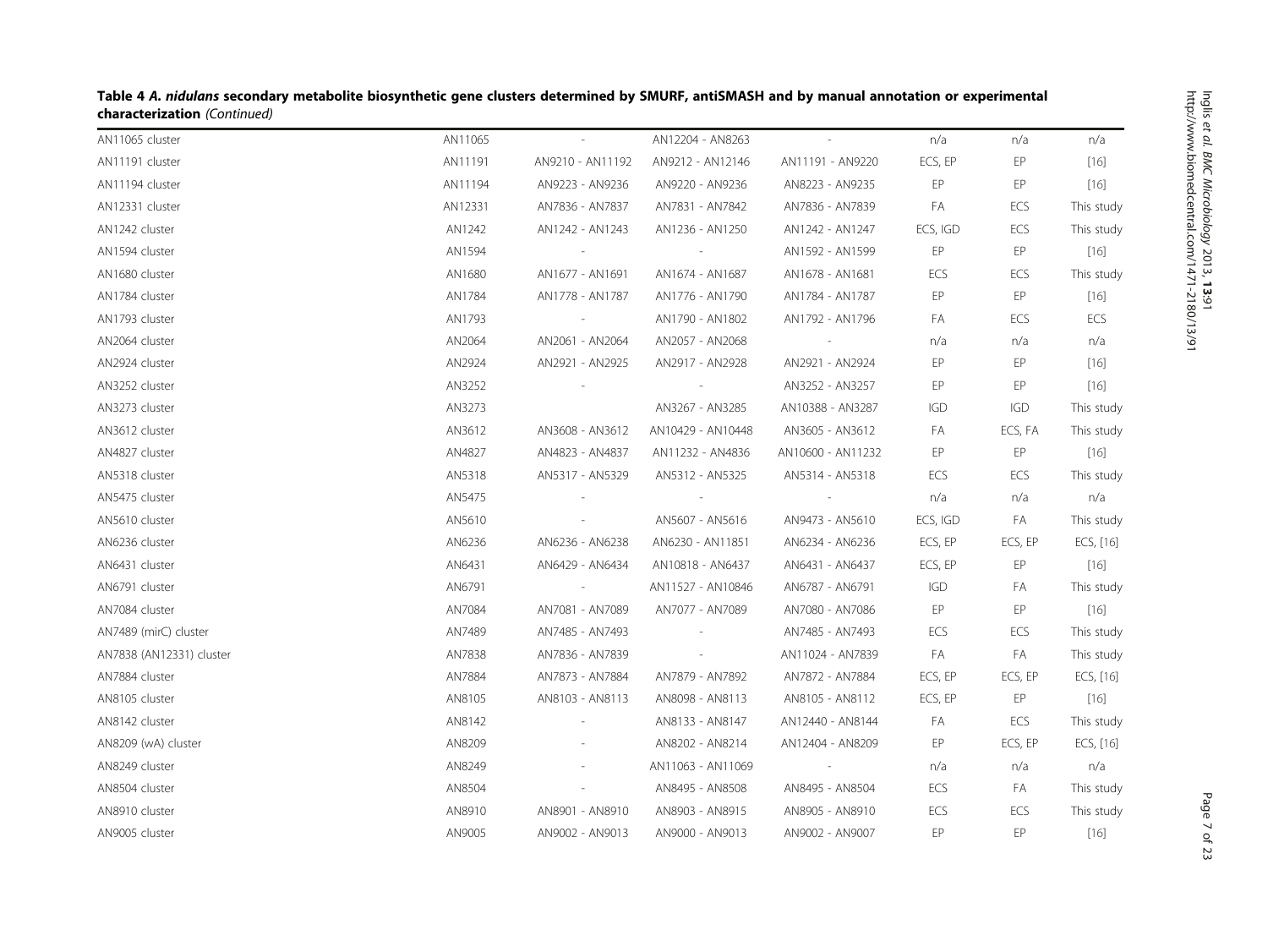| http://www.biomedcentral.com/1471-2180/13/91 | Inglis et al. BMC Microbiology 2013, 13:91 |
|----------------------------------------------|--------------------------------------------|
|                                              |                                            |
|                                              |                                            |
|                                              |                                            |
|                                              |                                            |
|                                              |                                            |
|                                              |                                            |
|                                              |                                            |
|                                              |                                            |
|                                              |                                            |
|                                              |                                            |
|                                              |                                            |
|                                              |                                            |
|                                              |                                            |
|                                              |                                            |
|                                              |                                            |
|                                              |                                            |
|                                              |                                            |

| Table 4 A. nidulans secondary metabolite biosynthetic gene clusters determined by SMURF, antiSMASH and by manual annotation or experimental |  |
|---------------------------------------------------------------------------------------------------------------------------------------------|--|
| <b>characterization</b> (Continued)                                                                                                         |  |
|                                                                                                                                             |  |

AN9226 cluster AN9226 AN9223 - AN9236 AN9220 - AN9236 AN9223 - AN9234 EP EP [[16](#page-21-0)] AN9291 (AN11820) cluster This study and AN11820 AN9280 - AN9307 - AN11820 - AN9294 EP ECS This study AN9314 cluster **EP** EP [[16](#page-21-0)] AN9314 **AN9314** - - - - - - - AN9313 - AN9314 EP EP [16] No PKS/NRPS backbone 1 n/a - AN9184 - AN9194 AN9179 - AN9185 ECS ECS This study No PKS/NRPS backbone 2 n/a - AN10325 - AN11348 - n/a n/a n/a No PKS/NRPS backbone 3 hotels and the study of the study of the study of the study of the study of the study of the study of the study of the study of the study of the study of the study of the study of the study of the st No PKS/NRPS backbone 4 **has a contract the contract of the C**P and the AN0039 - AN10006 AN0042 - AN0044 EP EP [[16](#page-21-0)]

AN9129 cluster **AN9129** - AN9129 - AN9129 - AN9129 - AN9129 - AN9129 - AN9129 - ECS, EP ECS This study

\* Experimentally characterized, Abbreviations: ECS, End of cluster synteny; IGD, Increase in intergenic distance; FA, Change in functional annotation; ED, Experimentally determined; EP, Expression Pattern.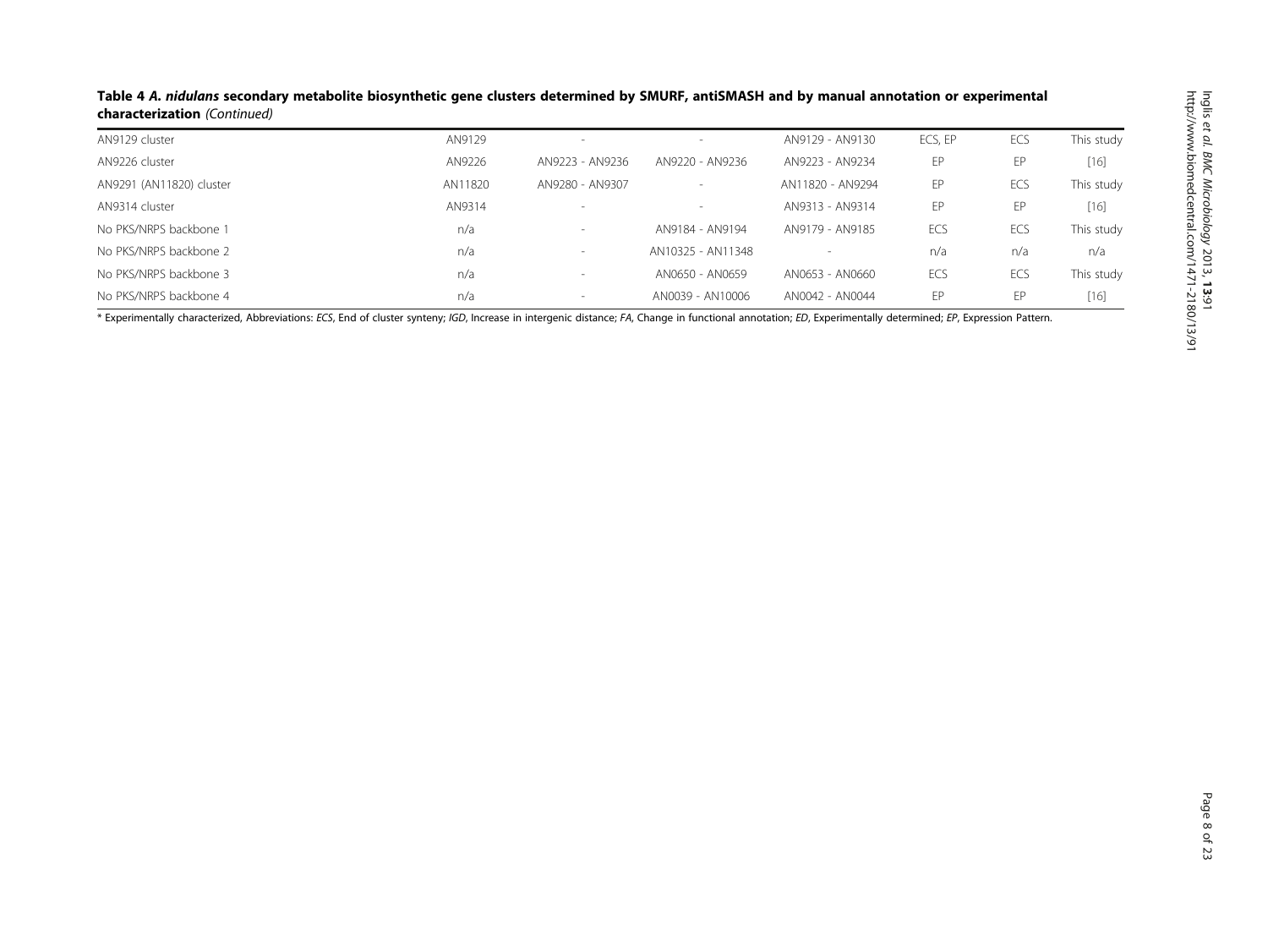<span id="page-8-0"></span>

| Table 5 A. fumigatus secondary metabolite biosynthetic gene clusters determined by SMURF, antiSMASH and by manual annotation or experimental |
|----------------------------------------------------------------------------------------------------------------------------------------------|
| characterization                                                                                                                             |

| A. fumigatus cluster summary   |                 |                         |                         |                          |                   |                   |            |
|--------------------------------|-----------------|-------------------------|-------------------------|--------------------------|-------------------|-------------------|------------|
|                                | Backbone enzyme | <b>SMURF</b>            | antiSMASH               | Manual/experimental      | <b>Boundary 1</b> | <b>Boundary 2</b> | Reference  |
| Fumigaclavine C (fga) cluster* | Afu2g18040      | Afu2g17930 - Afu2g18070 | Afu2g17950 - Afu2g18070 | Afu2g17960 - Afu2g18060  | ED                | ED                | $[48]$     |
| Fumitremorgin B (ftm) cluster* | Afu8g00210      | Afu8q00280 - Afu8q00100 | Afu8q00100 - Afu8q00110 | Afu8q00260 - Afu8q00170  | ED                | ED                | $[49]$     |
| Gliotoxin (gli) cluster*       | Afu6g09650      | Afu6g09580 - Afu6g09740 | Afu6g09520 - Afu6g09745 | Afu6g09630 - Afu6g09740  | ED, IGD           | ED                | $[50]$     |
| Pseurotin A cluster*           | Afu8q00540      |                         | Afu8g00342 - Afu8g00595 | Afu8q005340 - Afu8q00570 | ED                | ED                | $[35]$     |
| Siderophore (sid) cluster*     | Afu3q03420      | Afu3q03280 - Afu3q03580 | Afu3q03270 - Afu3q03490 | Afu3q03300 - Afu3q03460  | ED                | ED                | $[48]$     |
| Afu1g01010 cluster             | Afu1g01010      | Afu1g00970 - Afu1g01010 | Afu1g00970 - Afu1g01030 | Afu1q00980 - Afu1q01010  | FA                | IGD               | This study |
| Afu1q10380 (nrps1) cluster     | Afu1g10380      | Afu1q10310 - Afu1q10380 | Afu1g10310 - Afu1g10420 | Afu1q10270 - Afu1q10380  | ECS               | IGD               | This study |
| Afu1g17200 (sidC) cluster      | Afu1g17200      | Afu1g17080 - Afu1g17240 | Afu1g17090 - Afu1g17270 | Afu1g17200 - Afu1g17240  | ECS               | ECS               | This study |
| Afu1q17740 cluster             | Afu1g17740      | Afu1g17710 - Afu1g17740 | Afu1g17720 - Afu1g17750 | Afu1q17710 - Afu1q17740  | ECS               | ECS               | This study |
| Afu2g01290 cluster             | Afu2g01290      | Afu2g01170 - Afu2g01400 | Afu2g01210 - Afu2g01390 | Afu2q01280 - Afu2q01330  | ECS               | ECS               | This study |
| Afu2q05760 cluster             | Afu2q05760      | Afu2g05730 - Afu2g05840 |                         | Afu2q05740 - Afu2q05830  | IGD               | <b>IGD</b>        | This study |
| Afu2g17600 cluster             | Afu2g17600      | Afu2g17511 - Afu2g17600 | Afu2g17490 - Afu2g17690 | Afu2g17480 - Afu2g17600  | IGD               | IGD               | This study |
| Afu3g01410 cluster             | Afu3g01410      | Afu3g01400 - Afu3g01560 | Afu3g01360 - Afu3g01560 | Afu3g01400 - Afu3g01480  | IGD               | IGD               | This study |
| Afu3g02530 cluster             | Afu3g02530      | Afu3g02450 - Afu3g02540 | Afu3g02450 - Afu3g02650 | Afu3g02520 - Afu3g02650  | FA                | IGD               | This study |
| Afu3g02570 cluster             | Afu3g02570      | Afu3q02570 - Afu3q02650 | Afu3q02450 - Afu3q02650 | Afu3q02520 - Afu3q02650  | FA                | IGD               | This study |
| Afu3g02670 cluster             | Afu3g02670      | Afu3g02670 - Afu3g02760 | Afu3q02670 - Afu3q02760 | Afu3g02670 - Afu3g02720  | ECS, IGD          | ECS, IGD          | This study |
| Afu3g12920 cluster             | Afu3g12920      | Afu3g12960 - Afu3g12750 | Afu3g13020 - Afu3g12820 | Afu3g12960 - Afu3g12890  | ECS               | ECS               | This study |
| Afu3g12930 cluster             | Afu3g12930      | Afu3g13000 - Afu3g12750 | Afu3q13020 - Afu3q12820 | Afu3g12960 - Afu3g12890  | ECS               | ECS               | This study |
| Afu3g13730 cluster             | Afu3g13730      | Afu3g13730 - Afu3g13600 | Afu3g13790 - Afu3g13600 | Afu3g13750 - Afu3g13670  | IGD               | FA                | This study |
| Afu3q14700 cluster             | Afu3g14700      | Afu3g14880 - Afu3g14690 | Afu3g14820 - Afu3g14620 | Afu3g14730 - Afu3g14690  | ECS               | <b>FA</b>         | This study |
| Afu3q15270 cluster             | Afu3g15270      | Afu3g15290 - Afu3g15250 | Afu3g15350 - Afu3g15190 | Afu3q15290 - Afu3q15240  | ECS, IGD          | ECS               | This study |
| Afu4g00210 cluster             | Afu4q00210      | Afu4q00260 - Afu4q00210 | Afu4q00290 - Afu4q00150 | Afu4g00260 - Afu4g00200  | IGD               | ECS               | This study |
| Afu4g14560 cluster             | Afu4g14560      | Afu4g14730 - Afu4g14420 | Afu4g14660 - Afu4g14440 | Afu4g14610 - Afu4g14450  | ECS               | ECS               | This study |
| Afu5g10120 cluster             | Afu5g10120      | Afu5g10250 - Afu5g09970 | Afu5g10240 - Afu5g10010 | Afu5g10130 - Afu5g10040  | ECS               | FA                | This study |
| Afu5g12730 cluster             | Afu5g12730      | Afu5g12840 - Afu5g12720 | Afu5g12830 - Afu5g12680 | Afu5g12770 - Afu5g12730  | FA                | ECS               | This study |
| Afu6g03480 cluster             | Afu6g03480      | Afu6g03620 - Afu6g03430 | Afu6g03550 - Afu6g03400 | Afu6g03490 - Afu6g03430  | ECS               | ECS, IGD          | This study |
| Afu6g08560 cluster             | Afu6g08560      | Afu6g08540 - Afu6g08560 | Afu6g08520 - Afu6g08640 | Afu6g08550 - Afu6g08560  | ECS               | ECS               | ECS, IGD   |
| Afu6g12080 cluster             | Afu6g12080      | Afu6g12040 - Afu6g12160 | Afu6g11980 - Afu6g12145 | Afu6g12040 - Afu6g12080  | ECS               | ECS               | This study |
| Afu6g13930 cluster             | Afu6g13930      | Afu6g13830 - Afu6g14050 | Afu6g13820 - Afu6g14030 | Afu6g13920 - Afu6g14000  | ECS               | ECS               | This study |
| Afu7q00170 cluster             | Afu7g00170      | Afu7g00200 - Afu7g00120 | Afu7g00220 - Afu7g00100 | Afu7g00190 - Afu7g00120  | ECS               | ECS, IGD          | This study |
| Afu8g00540 cluster             | Afu8g00540      | Afu8q00370 - Afu8q00370 | Afu8g00490 - Afu8g00310 | $\sim$                   | n/a               | n/a               | This study |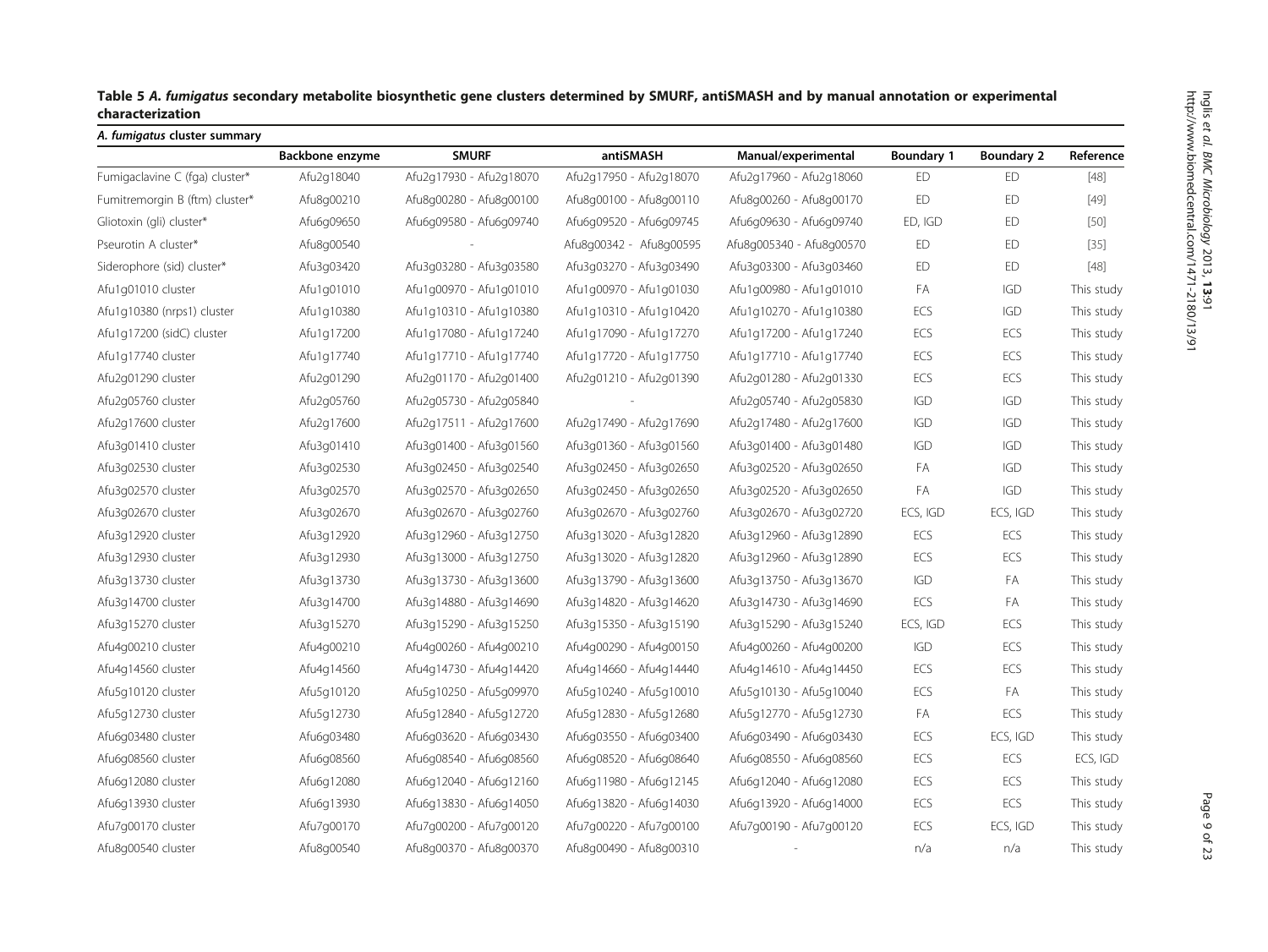| Table 5 A. fumigatus secondary metabolite biosynthetic gene clusters determined by SMURF, antiSMASH and by manual annotation or experimental |  |
|----------------------------------------------------------------------------------------------------------------------------------------------|--|
| <b>characterization</b> (Continued)                                                                                                          |  |

| Afu8g00620 cluster        | Afu8g00620 | Afu8q00640 - Afu8q00470 | Afu8q00720 - Afu8q00390 |                         | n/a      | n/a      | This study |
|---------------------------|------------|-------------------------|-------------------------|-------------------------|----------|----------|------------|
| Afu8g01640 cluster        | Afu8g01640 | Afu8q01640 - Afu8q01640 | Afu8g01600 - Afu8g01730 | Afu8g01630 - Afu8g01640 | ECS, IGD | ECS, IGD | This study |
| Afu8q02350 cluster        | Afu8g02350 | Afu8q02460 - Afu8q02350 | Afu8g02490 - Afu8g02280 | Afu8g02430 - Afu8g02350 | ECS, IGD | ECS, IGD | This study |
| No PKS or NRPS backbone 1 | n/a        |                         | Afu4g11170 - Afu4g11300 |                         | n/a      | n/a      |            |
| No PKS or NRPS backbone 2 | n/a        | $\sim$                  | Afu4g11980 - Afu4g12070 |                         | n/a      | n/a      |            |
| No PKS or NRPS backbone 3 | n/a        |                         | Afu5q00100 - Afu5q04130 |                         | n/a      | n/a      |            |
| No PKS or NRPS backbone 4 | n/a        |                         | Afu7q00230 - Afu7q00350 | Afu5q00100 - Afu5q00135 | ECS, IGD | ECS, IGD | This study |
| No PKS or NRPS backbone 5 | n/a        | $\sim$                  | Afu7g01180 - Afu7g01270 | Afu7g00260 - Afu7g00270 | ECS, FA  | ECS      | This study |

\* Experimentally characterized; Abbreviations: ECS, End of cluster synteny; IGD, Increase in intergenic distance; FA, Change in functional annotation; ED, Experimentally determined (1).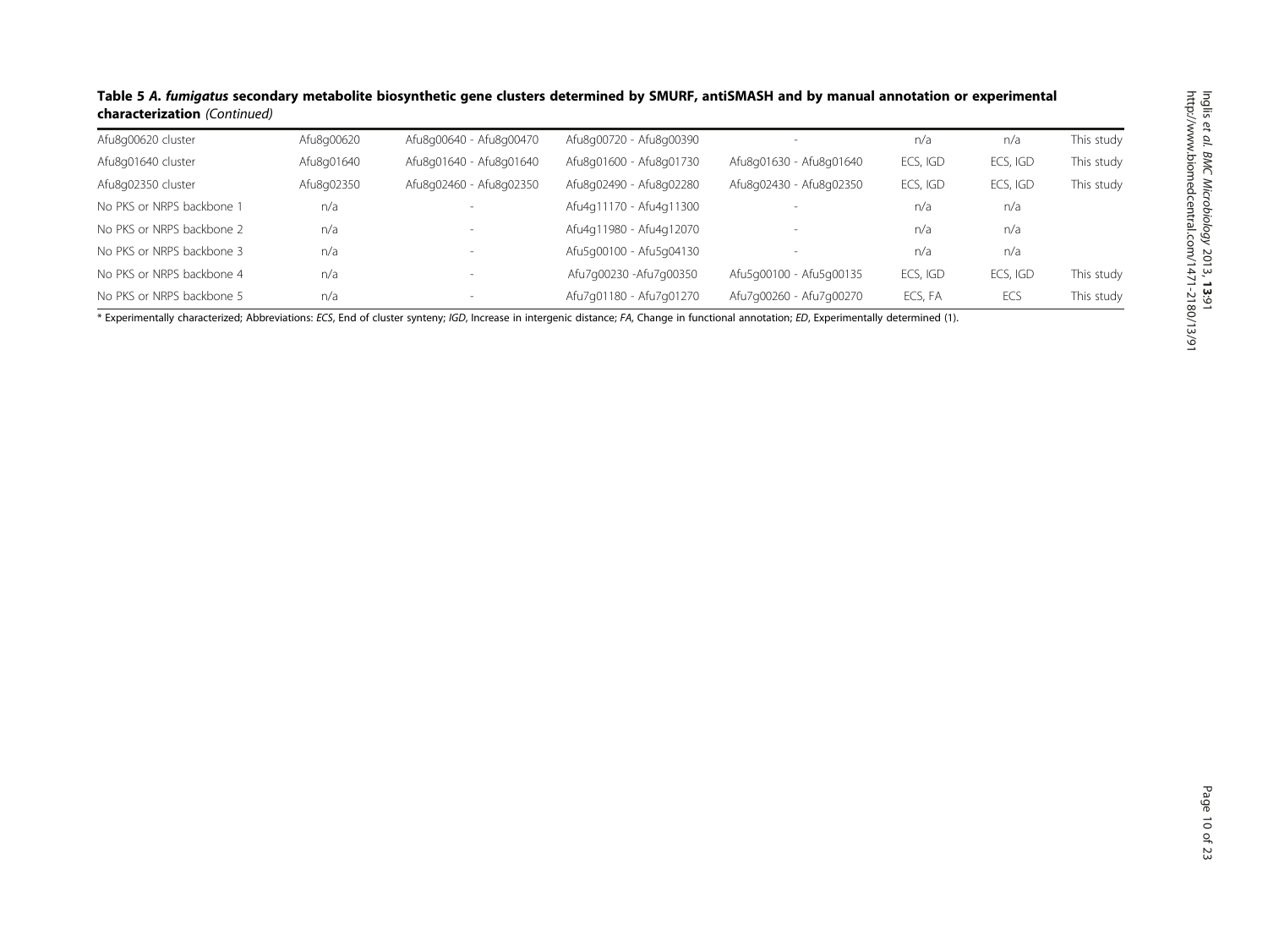<span id="page-10-0"></span>

|                  | Table 6 A. niger secondary metabolite biosynthetic gene clusters determined by SMURF, antiSMASH and by manual annotation or experimental |  |  |
|------------------|------------------------------------------------------------------------------------------------------------------------------------------|--|--|
| characterization |                                                                                                                                          |  |  |

| A. niger cluster summary       |                 |                         |                         |                         |                   |                   |
|--------------------------------|-----------------|-------------------------|-------------------------|-------------------------|-------------------|-------------------|
|                                | Backbone enzyme | <b>SMURF</b>            | antiSMASH               | Manual                  | <b>Boundary 1</b> | <b>Boundary 2</b> |
| An01g01130 cluster             | An01q01130      | An01g01080 - An01g01150 | An01g01050 - An01g01220 | An01g01110 - An01g01230 | FA                | <b>ECS</b>        |
| An01g06930/ An01g06950 cluster | An01g06930      | An01g06730 - An01g06950 | An01g06770 - An01g07020 | An01g06810 - An01g06970 | ECS               | ECS. FA           |
| An01g11770 cluster             | An01g11770      | An01g11740 - An01g11900 | An01g11690 - An01g11880 | An01g11760 - An01g11830 | IGD, ECS          | ECS, IGD          |
| An02g00210 cluster             | An02g00210      | An02g00150 - An02g00290 | An02g00140 - An02g00320 | An02g00210 - An02g00260 | ECS               | ECS               |
| An02q00450 cluster             | An02g00450      | An02q00430 - An02q00580 | An02g00340 - An02g00540 |                         | n/a               | n/a               |
| An02g00840 cluster             | An02g00840      | An02g00710 - An02g00860 | An02g00740 - An02g00950 | An02g00700 - An02g00840 | ECS, IGD          | ECS. FA           |
| An02g05070 cluster             | An02g05070      | An02g05050 - An02g05190 | An02g04970 - An02g05170 | An02g05050 - An02g05170 | ECS               | ECS               |
| An02g08290 cluster             | An02g08290      | An02g08130 - An02g08370 | An02g08210 - An02g08380 | An02g08290 - An02g08310 | ECS               | ECS               |
| An02g09430 cluster             | An02q09430      | An02q09420 - An02q09450 | An02q09310 - An02q09530 | An02q09390 - An02q09430 | ECS               | ECS               |
| An02g10140 cluster             | An02g10140      | An02g10110 - An02g10170 | An02g10080 - An02g10200 | An02g10140 - An02g10200 | ECS               | FA                |
| An02g14220 cluster             | An02g14220      | An02g14190 - An02g14240 |                         | An02g14170 - An02g14240 | ECS               | ECS               |
| An03q00650 cluster             | An03g00650      | An03q00580 - An03q00790 | An03q00530 - An03q00760 |                         | n/a               | n/a               |
| An03g01820 cluster             | An03g01820      | An03q01750 - An03q01850 | An03q01730 - An03q01930 | An03g01790 - An03g01820 | ECS               | ECS               |
| An03g03520 cluster             | An03g03520      | An03g03380 - An03g03620 | An03g03450 - An03g03600 | An03q03490 - An03q03620 | ECS               | ECS, IGD          |
| An03g05140 cluster             | An03g05140      | An03g05050 - An03g05270 | An03g05040 - An03g05230 | An03g05140 - An03g05170 | ECS               | ECS               |
| An03q05440 cluster             | An03g05440      | An03q05300 - An03q05500 | An03q05330 - An03q05540 | An03q05430 - An03q05500 | ECS               | ECS               |
| An03q05680 cluster             | An03g05680      | An03q05660 - An03q05800 | An03g05600 - An03g05760 | An03g05660 - An03g05710 | ECS               | ECS               |
| An03g06010 cluster             | An03g06010      | An03g05810 - An03g06020 | An03g05910 - An03g06100 | An03g05880 - An03g06020 | ECS               | ECS, IGD          |
| An03g06380 cluster             | An03g06380      | An03g06370 - An03g06520 | An03g06310 - An03g06470 | An03g06310 - An03g06440 | ECS, IGD          | ECS               |
| An04g01150 cluster             | An04g01150      | An04g01120 - An04g01170 | An04g01070 - An04g01230 | An04g01080 - An04g01180 | ECS               | ECS               |
| An04g04340 cluster             | An04g04340      | An04g04220 - An04g04520 | An04g04280 - An04g04500 | An04g04330 - An04g04400 | ECS               | ECS               |
| An04g04380 cluster             | An04g04380      | An04g04340 - An04g04520 |                         | An04g06240 - An04g06320 | ECS               | ECS               |
| An04g06260 cluster             | An04g06260      | An04g06230 - An04g06290 | An04g06180 - An04g06370 | An04g06240 - An04g06320 | <b>ECS</b>        | ECS               |
| An04q09530 cluster             | An04g09530      | An04q09500 - An04q09650 | An04g09420 - An04g09600 | An04g09510 - An04g09570 | ECS               | ECS               |
| An04g10030 cluster             | An04g10030      | An04g09890 - An04g10090 | An04g09900 - An04g10100 |                         | n/a               | n/a               |
| An05g01060 cluster             | An05g01060      | An05g01020 - An05g01120 | An05g00930 - An05g01140 | An05g01060 - An05g01120 | ECS               | ECS               |
| An06g01300 cluster             | An06q01300      | An06g01290 - An06g01410 | An06q01200 - An06q01390 | An06g01290 - An06g01320 | ECS               | ECS               |
| An07g01030 cluster             | An07g01030      | An07q00900 - An07q01100 | An07q00900 - An07q01130 |                         | n/a               | n/a               |
| An07g02560 cluster             | An07g02560      | An07g02540 - An07g02650 | An07g02520 - An07g02620 | An07q02510 - An07q02560 | ECS               | ECS               |
| An08g02310 cluster             | An08g02310      | An08g02180 - An08g02330 | An08g02210 - An08g02360 | An08g02170 - An08g02310 | ECS               | ECS               |
| An08q03790 cluster             | An08q03790      | An08g03610 - An08g03870 | An08q03700 - An08q03880 | An08q03730 - An08q03790 | ECS               | ECS               |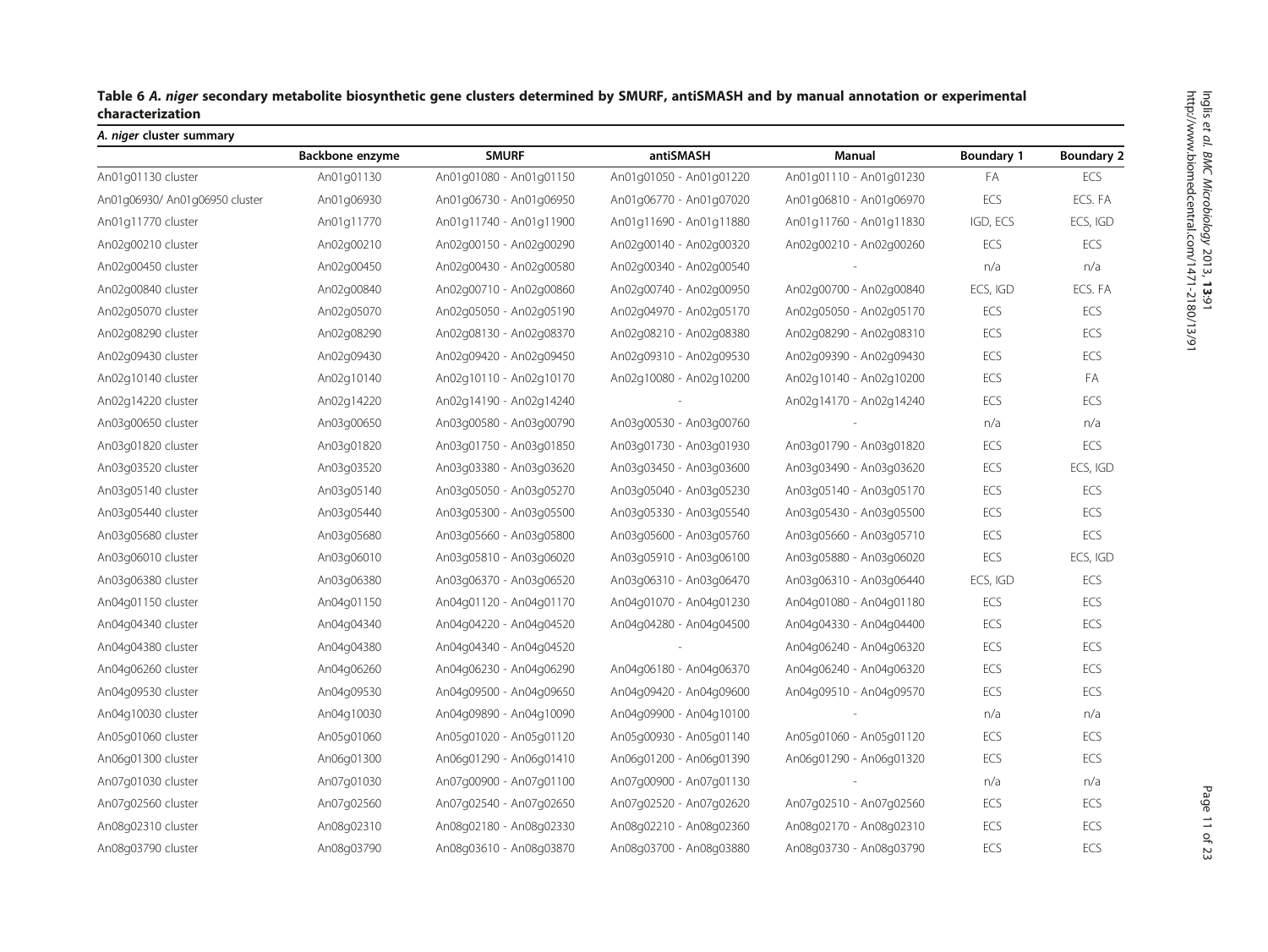# Table 6 A. niger secondary metabolite biosynthetic gene clusters determined by SMURF, antiSMASH and by manual annotation or experimental characterization (Continued)

| An08g04820 cluster            | An08g04820 | An08g04710 - An08g04940 | An08g04710 - An08g04900 | An08g04790 - An08g04830 | ECS     | ECS        |
|-------------------------------|------------|-------------------------|-------------------------|-------------------------|---------|------------|
| An08g09220 cluster            | An08g09220 | An08g09150 - An08g09400 | An08q09140 - An08q09360 |                         | n/a     | n/a        |
| An08g10930 cluster            | An08g10930 | An08g10880 - An08g11000 |                         | An08g10860 - An08g10930 | ECS     | ECS        |
| An09g00450 cluster            | An09g00450 | An09g00400 - An09g00610 | An09g00350 - An09g00610 | An09g00390 - An09g00450 | ECS     | ECS        |
| An09g00520 cluster            | An09g00520 | An09g00390 - An09g00620 |                         | An09g00520 - An09g00620 | ECS     | ECS        |
| An09g01290 cluster            | An09g01290 | An09g01140 - An09g01460 | An09q01200 - An09q01390 | An09q01260 - An09q01340 | ECS     | ECS        |
| An09g01690 cluster            | An09g01690 | An09g01650 - An09g01860 | An09g01560 - An09g01800 | An09g01630 - An09g01860 | ECS     | ECS        |
| An09g01860/An09g01930 cluster | An09g01860 | An09g01690 - An09g02020 | An09g01740 - An09g02020 | An09g01790 - An09g01950 | ECS, FA | ECS, FA    |
| An09q02100 cluster            | An09g02100 | An09g01980 - An09g02230 | An09q01980 - An09q02220 |                         | n/a     | n/a        |
| An09g05110 cluster            | An09g05110 | An09g04960 - An09g05130 | An09g05010 - An09g05180 | An09g05060 - An09g05150 | ECS     | ECS        |
| An09g05340 cluster            | An09g05340 | An09g05310 - An09g05360 | An09g05270 - An09g05400 | An09g05300 - An09g05350 | ECS     | ECS        |
| An09q05730 cluster            | An09g05730 | An09g05710 - An09g05750 | An09g05655 - An09g05810 | An09g05625 - An09g05730 | ECS     | ECS        |
| An10g00140 cluster            | An10g00140 | An10g00010 - An10g00230 | An10g00050 - An10g00240 | An10g00100 - An10g00210 | ECS     | ECS        |
| An10g00630 cluster            | An10g00630 | An10g00540 - An10g00700 |                         | An10g00620 - An10g00700 | ECS     | ECS        |
| An11g00050 cluster            | An11g00050 | An11g00030 - An11g00080 | An11g00010 - An11g00100 | An11g00040 - An11g00080 | ECS     | ECS        |
| An11g00250 cluster            | An11g00250 | An11g00130 - An11g00380 | An11g00170 - An11g00350 | An11g00250 - An11g00300 | ECS     | ECS        |
| An11g03920 cluster            | An11g03920 | An11g03750 - An11g04040 | An11g03820 - An11g04010 | An11g03870 - An11g03940 | ECS     | ECS        |
| An11g04280 cluster            | An11g04280 | An11g04140 - An11g04310 | An11g04180 - An11g04350 | An11g04250 - An11g04320 | ECS     | <b>ECS</b> |
| An11g05500 cluster            | An11g05500 | An11g05470 - An11g05570 | An11g05420 - An11g05560 | An11g05480 - An11g05530 | ECS     | ECS, IGD   |
| An11g05570 cluster            | An11g05570 | An11g05440 - An11g05590 | An11g05510 - An11g05660 |                         | n/a     | n/a        |
| An11g05940 cluster            | An11g05940 | An11g05820 - An11g05960 | An11g05860 - An11g06060 | An11g05940 - An11g05960 | ECS     | ECS        |
| An11g05960 cluster            | An11g05960 | An11g05790 - An11g05980 | An11g05860 - An11g06060 | An11g05940 - An11g05960 | ECS     | ECS        |
| An11g06460 cluster            | An11g06460 | An11g06420 - An11g06490 | An11g06350 - An11g06570 | An11g06420 - An11g06490 | ECS     | ECS        |
| An11g07310 cluster            | An11g07310 | An11g07280 - An11g07350 | An11g07210 - An11g07460 | An11g07270 - An11g07350 | ECS     | ECS        |
| An11g09720 cluster            | An11g09720 | An11g09700 - An11g09740 | An11g09620 - An11g09790 |                         | n/a     | n/a        |
| An12g02670 cluster            | An12g02670 | An12g02650 - An12g02830 | An12g02560 - An12g02920 | An12g02620 - An12g02750 | ECS     | ECS        |
| An12g02730 cluster            | An12g02730 | An12g02670 - An12g02900 |                         |                         | n/a     | n/a        |
| An12g02840 cluster            | An12g02840 | An12g02680 - An12g02880 |                         |                         | n/a     | n/a        |
| An12g07070 cluster            | An12g07070 | An12g07050 - An12g07110 | An12g06930 - An12g07140 | An12g07060 - An12g07110 | ECS     | ECS        |
| An12g07230 cluster            | An12g07230 | An12g07120 - An12g07250 | An12g07150 - An12g07330 | An12g07220 - An12g07280 | ECS     | ECS        |
| An12g10090 cluster            | An12g10090 | An12g09930 - An12g10220 | An12g09980 - An12g10190 | An12g10000 - An12g10160 | ECS     | ECS        |
| An12g10860 cluster            | An12g10860 | An12g10840 - An12g10870 | An12g10770 - An12g10960 | An12g10790 - An12g10860 | ECS     | ECS        |
| An13g01840 cluster            | An13g01840 | An13g01820 - An13g01860 | An13q01790 - An13q01880 | An13g01810 - An13g01860 | ECS     | ECS        |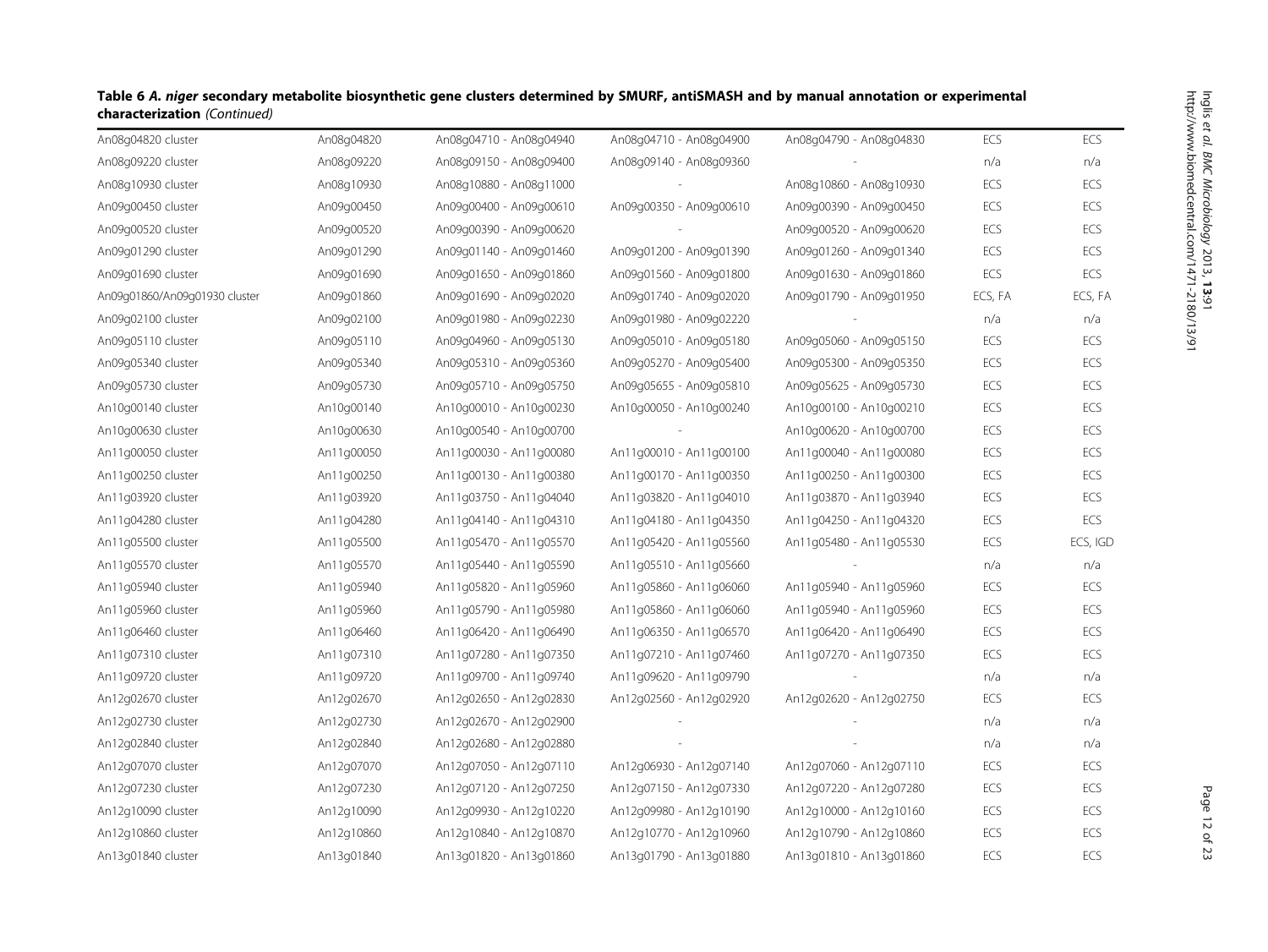| An13g02430 cluster | An13g02430 | An13g02290 - An13g02540 | An13g02350 - An13g02600 | An13g02390 - An13g02470 | ECS | ECS |
|--------------------|------------|-------------------------|-------------------------|-------------------------|-----|-----|
| An13g02460 cluster | An13g02460 | An13g02400 - An13g02540 |                         | An13g02390 - An13g02480 | ECS | ECS |
| An13g02960 cluster | An13g02960 | An13g02940 - An13g03090 | An13g02830 - An13g03120 |                         | n/a | n/a |
| An13g03040 cluster | An13g03040 | An13g02940 - An13g03110 | An13g02830 - An13g03120 |                         | n/a | n/a |
| An14g01910 cluster | An14g01910 | An14g01850 - An14g01970 | An14g01820 - An14g02010 | An14g01910 - An14g01960 | ECS | ECS |
| An14g04850 cluster | An14g04850 | An14g04830 - An14g04870 | An14g04750 - An14g04940 | An14g04830 - An14g04890 | ECS | ECS |
| An15g02130 cluster | An15g02130 | An15g02070 - An15g02190 | An15g02040 - An15g02230 | An15g02130 - An15g02200 | ECS | ECS |
| An15g04140 cluster | An15g04140 | An15g04120 - An15g04220 | An15g04050 - An15g04250 | An15g04130 - An15g04150 | ECS | ECS |
| An15g05090 cluster | An15g05090 | An15g05030 - An15g05150 | An15g05000 - An15g05180 | An15g05090 - An15g05150 | ECS | ECS |
| An15g07530 cluster | An15g07530 | An15g07510 - An15g07600 | An15g07400 - An15g07640 | An15g07530 - An15g07480 | ECS | ECS |
| An15g07910 cluster | An15g07910 | An15g07830 - An15g07930 | An15g07810 - An15g07930 | An15g07890 - An15g07920 | ECS | ECS |
| An15g07920 cluster | An15g07920 | An15g07830 - An15g07930 |                         |                         | n/a | n/a |
| An16g00600 cluster | An16g00600 | An16g00520 - An16g00740 | An16g00460 - An16g00730 | An16g00520 - An16g00600 | ECS | ECS |
| An16g06720 cluster | An16g06720 | An16q06570 - An16q06780 | An16g06650 - An16g06790 | An16g06720 - An16g06750 | ECS | ECS |
| An18g00520 cluster | An18g00520 | An18q00350 - An18q00550 | An18g00440 - An18g05820 | An18g00460 - An18g00530 | ECS | ECS |
|                    |            |                         |                         |                         |     |     |

Table 6 A. niger secondary metabolite biosynthetic gene clusters determined by SMURF, antiSMASH and by manual annotation or experimental characterization (Continued)

\* Experimentally characterized; Abbreviations: ECS, End of cluster synteny; IGD, Increase in intergenic distance; FA, Change in functional annotation; ED, Experimentally determined.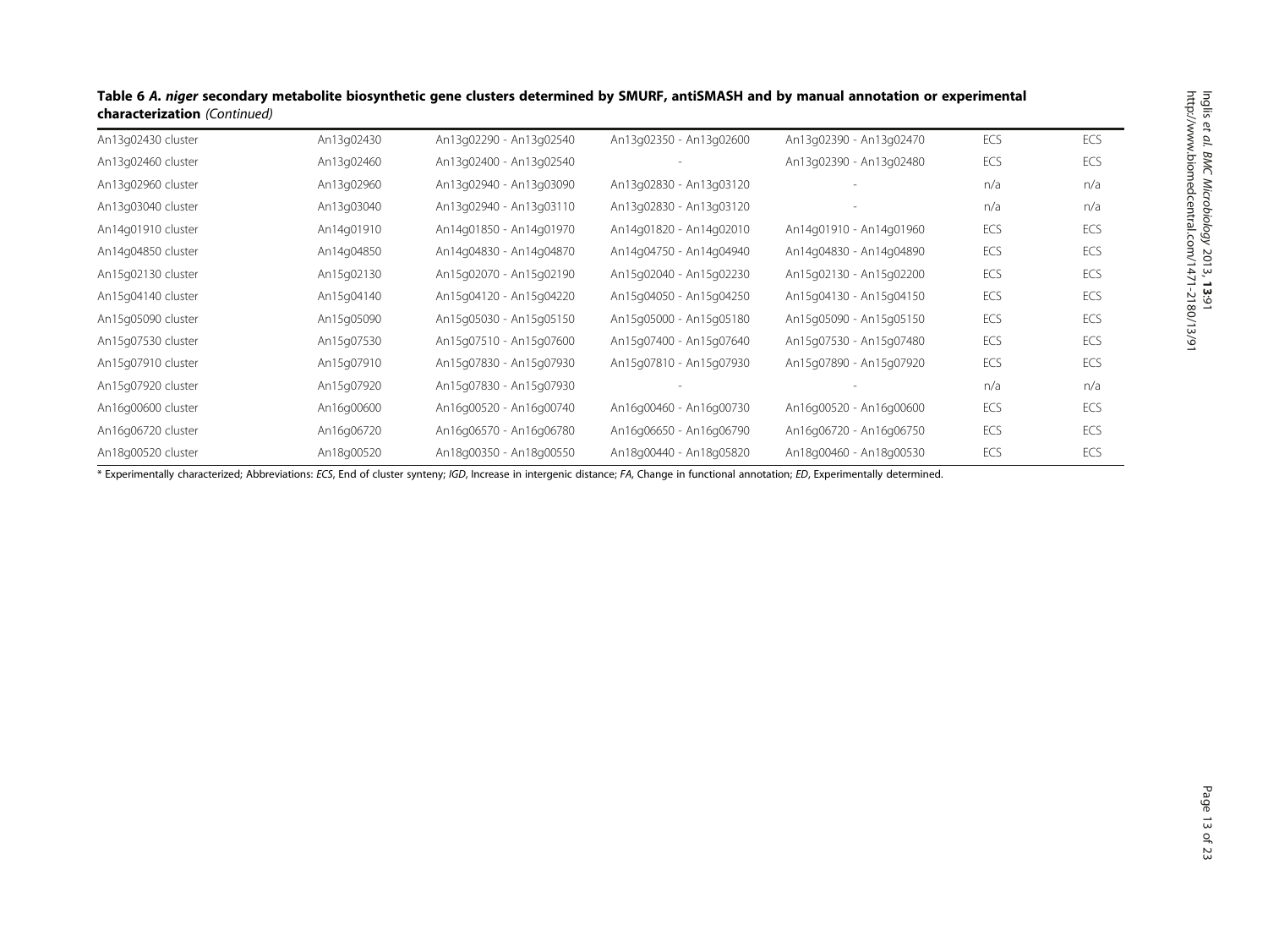# <span id="page-13-0"></span>Table 7 A. oryzae secondary metabolite biosynthetic gene clusters determined by SMURF, antiSMASH and by manual annotation or experimental characterization

A. oryzae cluster summary

|                                                        | Backbone enzyme | <b>SMURF</b>                    | antiSMASH                       | Manual                           | Boundary 1     | <b>Boundary 2</b> |
|--------------------------------------------------------|-----------------|---------------------------------|---------------------------------|----------------------------------|----------------|-------------------|
| Csypyrone B1 cluster                                   | AO090701000566  |                                 | AO090701000569 - AO090701000568 | AO090701000561 - AO090701000568  | ED             | FD.               |
| Dipeptidyl Peptidase IV 2<br>Inhibitor (WYK-1) cluster | AO090001000009  | AO090001000031 - AO090001000009 | AO090001000019 - AO090001000001 | AO090001000019 - AO090001000009  | F <sub>D</sub> | F <sub>D</sub>    |
| AO090001000043 cluster                                 | AO090001000043  | AO090001000051 - AO090001000021 | AO090001000055 - AO090001000021 | AO090001000051 - AO090001000028  | ECS, FA        | FA                |
| AO090001000262 cluster                                 | AO090001000262  |                                 | AO090001000253 - AO090001000268 | AO090001000260 - AO090001000264  | ECS            | FA. ECS           |
| AO090001000277 cluster                                 | AO090001000277  | AO090001000293 - AO090001000256 | AO090001000289 - AO090001000267 | AO090001000292 - AO090001000277  | ECS            | ECS               |
| AO090001000293 cluster                                 | AO090001000293  |                                 | AO090001000757 - AO090001000295 |                                  | n/a            | n/a               |
| AO090001000402 cluster                                 | AO090001000402  | AO090001000404 - AO090001000390 | AO090001000408 - AO090001000390 | AO090001000408 - AO090001000390  | ECS            | ECS               |
| AO090001000506 cluster                                 | AO090001000506  | AO090001000506 - AO090001000505 | AO090001000512 - AO090001000495 | AO090001000506 - AO090001000505  | FA             | ECS               |
| AO090001000516 cluster                                 | AO090001000516  | AO090001000516 - AO090001000515 | AO090001000523 - AO090001000512 | AO090001000516 - AO090001000515  | ECS            | ECS               |
| AO090001000768 cluster                                 | AO090001000768  | AO090001000704 - AO090001000692 |                                 | AO090001000768 - AO090001000687  | ECS            | ECS               |
| AO090003000945 cluster                                 | AO090003000945  | AO090003000954 - AO090003000945 | AO090003000954 - AO090003000936 | AO090003000946 - AO090003000941  | ECS            | ECS               |
| AO090003001097 cluster                                 | AO090003001097  |                                 | AO090003001090 - AO090003001106 | AO090003001094 - AO090003001099  | ECS            | ECS               |
| AO090003001545 cluster                                 | AO090003001545  | AO090003001556 - AO090003001541 | AO090003001552 - AO090003001535 | AO090003001556 - AO090003001537  | ECS            | ECS               |
| AO090005000688 cluster                                 | AO090005000688  | AO090005000688 - AO090005000693 | AO090005000681 - AO090005000696 | AO090005000687 - AO090005000695  | FA             | ECS               |
| AO090005000798 cluster                                 | AO090005000798  |                                 | AO090005000791 - AO090005000805 | AO090005000796 - AO090005000805  | ECS            | ECS               |
| AO090005000952 cluster                                 | AO090005000952  | AO090005000952 - AO090005000955 | AO090005000942 - AO090005000959 | AO090005000952 - AO090005000956  | ECS            | ECS               |
| AO090005000961 cluster                                 | AO090005000961  | AO090005000961 - AO090005000968 | AO090005000956 - AO090005000970 | AO090005000961 - AO090005000968  | ECS            | ECS               |
| AO090005000993 cluster                                 | AO090005000993  | AO090005000990 - AO090005001001 | AO090005000986 - AO090005001002 | AO090005000990 - AO090005000993  | ECS            | ECS               |
| AO090005001079 cluster                                 | AO090005001079  | AO090005001078 - AO090005001087 | AO090005001075 - AO090005001081 |                                  | n/a            | n/a               |
| AO090005001551 cluster                                 | AO090005001551  |                                 | AO090005001668 - AO090005001555 |                                  | n/a            | n/a               |
| AO090009000052 cluster                                 | AO090009000052  |                                 | AO090009000046 - AO090009000717 | AO090009000051 - AO090009000717  | IGD            | IGD               |
| AO090009000071 cluster                                 | AO090009000071  | AO090009000071 - AO090009000068 | AO090009000079 - AO090009000065 | AO090009000071 - AO090009000066  | ECS, IGD       | ECS               |
| AO090009000131 cluster                                 | AO090009000131  | AO090009000143 - AO090009000131 | AO090009000141 - AO090009000122 | AO090009000140 - AO090009000131  | FA             | ECS               |
| AO090010000048 (aoi) cluster*                          | AO090010000048  | AO090010000035 - AO090010000054 | AO090010000040 - AO090010000056 | AO090010000040 - AO090010000056* | ED             | ED                |
| AO090010000082 cluster                                 | AO090010000082  | AO090010000070 - AO090010000082 |                                 | AO090010000074 - AO090010000083  | ECS            | ECS               |
| AO090010000114 cluster                                 | AO090010000114  | AO090010000097 - AO090010000114 | AO090010000108 - AO090010000122 | AO090010000104 - AO090010000115  | ECS            | ECS               |
| AO090010000204 cluster                                 | AO090010000204  |                                 | AO090010000202 - AO090010000207 | AO090010000202 - AO090010000204  | ECS            | ECS               |
| AO090010000349 cluster                                 | AO090010000349  | AO090010000349 - AO090010000350 | AO090010000340 - AO090010000353 | AO090010000348 - AO090010000349  | ECS            | ECS               |
| AO090010000404 cluster                                 | AO090010000404  | AO090010000390 - AO090010000407 | AO090010000388 - AO090010000414 | AO090010000390 - AO090010000407  | ECS, FA        | ECS               |
| AO090010000426 cluster                                 | AO090010000426  | AO090010000424 - AO090010000426 | AO090010000417 - AO090010000435 | AO090010000422 - AO090010000427  | IGD            | IGD, ECS          |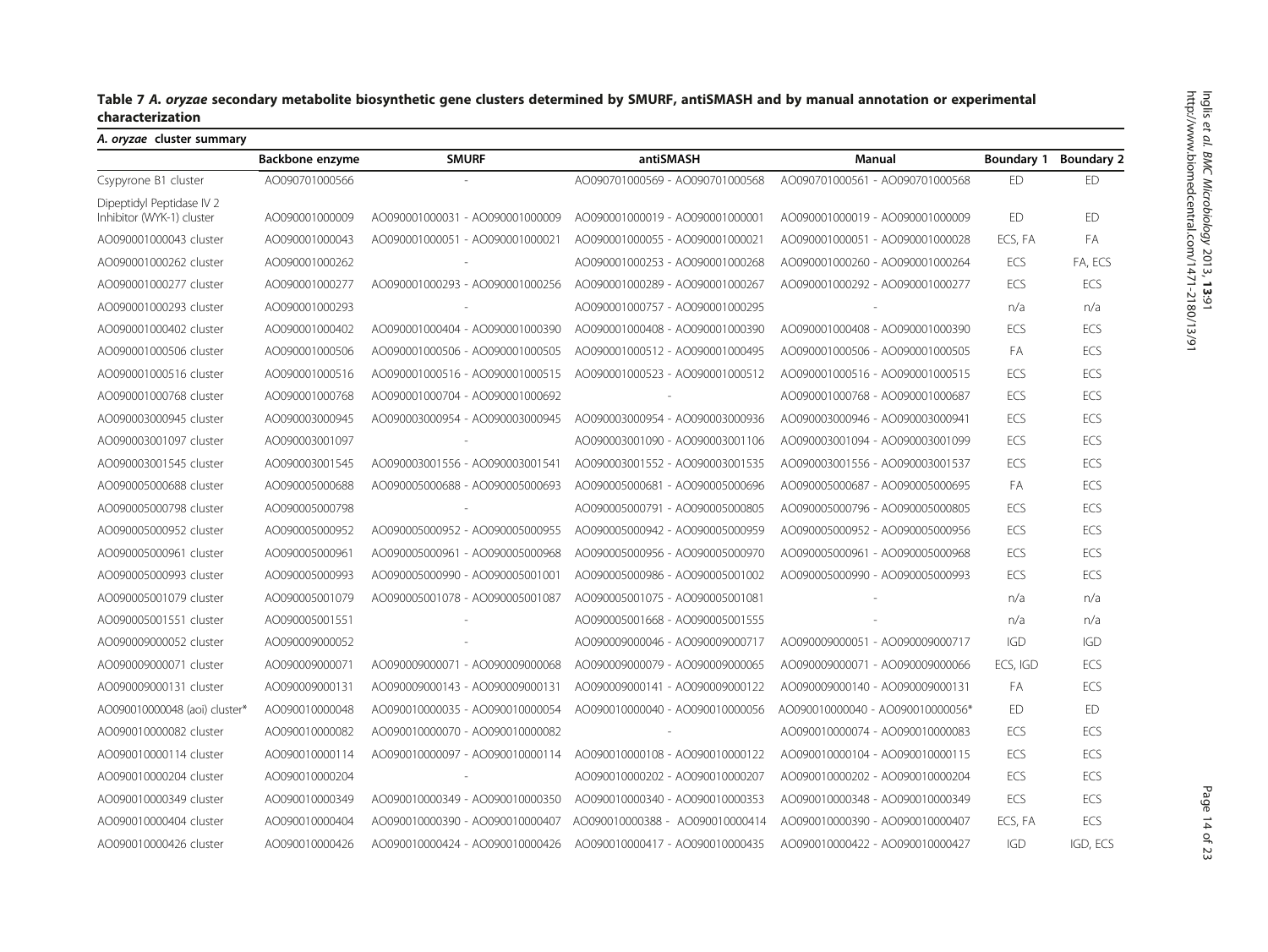| Table 7 A. oryzae secondary metabolite biosynthetic gene clusters determined by SMURF, antiSMASH and by manual annotation or experimental |  |  |  |
|-------------------------------------------------------------------------------------------------------------------------------------------|--|--|--|
| <b>characterization</b> (Continued)                                                                                                       |  |  |  |

| AO090010000498 cluster        | AO090010000498 | AO090010000488 - AO090010000500 | AO090010000490 - AO090010000507 |                                 | n/a        | n/a        |
|-------------------------------|----------------|---------------------------------|---------------------------------|---------------------------------|------------|------------|
| AO090011000015 cluster        | AO090011000015 | AO090011000023 - AO090011000004 | AO090011000022 - AO090011000009 | AO090011000957 - AO090011000009 | ECS        | <b>ECS</b> |
| AO090011000043 cluster        | AO090011000043 | AO090011000043 - AO090011000031 | AO090011000049 - AO090011000037 | AO090011000043 - AO090011000040 | ECS        | <b>FCS</b> |
| AO090011000103 cluster        | AO090011000103 |                                 | AO090011000098 - AO090011000107 | AO090011000099 - AO090011000105 | ECS        | ECS        |
| AO090011000328 cluster        | AO090011000328 | AO090011000328 - AO090011000961 | AO090011000333 - AO090011000320 | AO090011000329 - AO090011000326 | ECS, IGD   | ECS, IGD   |
| AO090011000408 cluster        | AO090011000408 |                                 | AO090011000403 - AO090011000413 |                                 | n/a        | n/a        |
| AO090011000738 cluster        | AO090011000738 | AO090011000744 - AO090011000729 | AO090011000743 - AO090011000733 | AO090011000740 - AO090011000738 | ECS, FA    | ECS, FA    |
| AO090012001034 cluster        | AO090012001034 | AO090012001034 - AO090012000510 | AO090012000526 - AO090012000510 | AO090012000521 - AO090012001034 | IGD, ECS   | ECS, IGD   |
| AO090020000159 cluster        | AO090020000159 |                                 | AO090020000154 - AO090020000163 | AO090020000156 - AO090020000162 | ECS        | <b>FCS</b> |
| AO090020000186 cluster        | AO090020000186 | AO090020000177 - AO090020000192 | AO090020000172 - AO090020000191 | AO090020000186 - AO090020000188 | <b>ECS</b> | <b>ECS</b> |
| AO090020000194 cluster        | AO090020000194 |                                 | AO090020000191 - AO090020000200 | AO090020000194 - AO090020000202 | ECS        | FA, ECS    |
| AO090020000240 cluster        | AO090020000240 | AO090020000236 - AO090020000241 | AO090020000232 - AO090020000247 | AO090020000234 - AO090020000241 | ECS, IGD   | ECS, IGD   |
| AO090020000380 cluster        | AO090020000380 | AO090020000380 - AO090020000386 | AO090020000369 - AO090020000388 | AO090020000366 - AO090020000387 | ECS, FA    | IGD. FA    |
| AO090020000527 cluster        | AO090020000527 | AO090020000515 - AO090020000535 | AO090020000521 - AO090020000531 |                                 | n/a        | n/a        |
| AO090023000082 cluster        | AO090023000082 | AO090023000097 - AO090023000072 | AO090023000096 - AO090023000074 | AO090023000082 - AO090023000077 | <b>ECS</b> | FA         |
| AO090023000444 cluster        | AO090023000444 | AO090023000450 - AO090023000444 | AO090023000450 - AO090023000436 | AO090023000447 - AO090023000443 | FA         | ECS        |
| AO090023000528 cluster        | AO090023000528 | AO090023000528 - AO090023000523 | AO090023000536 - AO090023000521 | AO090023000529 - AO090023000523 | ECS, IGD   | ECS        |
| AO090023000877 cluster        | AO090023000877 | AO090023000881 - AO090023000875 | AO090023000884 - AO090023000869 |                                 | n/a        | n/a        |
| AO090026000009 (afl) cluster* | AO090026000009 | AO090026000004 - AO090026000029 | AO090026000001 - AO090026000015 | AO090026000009 - AO090026000021 | ED         | ED         |
| AO090026000149 cluster        | AO090026000157 | AO090026000149 - AO090026000157 | AO090026000141 - AO090026000157 | AO090026000147 - AO090026000157 | ECS, IGD   | ECS, IGD   |
| AO090026000378 cluster        | AO090026000378 | AO090026000378 - AO090026000388 | AO090026000369 - AO090026000390 | AO090026000378 - AO090026000384 | <b>ECS</b> | ECS, FA    |
| AO090026000585 cluster        | AO090026000585 | AO090026000575 - AO090026000585 | AO090026000575 - AO090026000591 | AO090026000575 - AO090026000586 | FA         | FA         |
| AO090038000086 cluster        | AO090038000086 | AO090038000078 - AO090038000086 | AO090038000078 - AO090038000092 |                                 | n/a        | n/a        |
| AO090038000098 cluster        | AO090038000098 |                                 | AO090038000092 - AO090038000101 | AO090038000098 - AO090038000100 | ECS        | ECS        |
| AO090038000149 cluster        | AO090038000149 | AO090038000144 - AO090038000149 | AO090038000139 - AO090038000156 | AO090038000145 - AO090038000151 | IGD        | IGD        |
| AO090038000210 cluster        | AO090038000210 |                                 | AO090038000205 - AO090038000220 | AO090038000210 - AO090038000214 | FA.        | ECS, IGD   |
| AO090038000390 cluster        | AO090038000390 | AO090038000390 - AO090038000399 | AO090038000385 - AO090038000399 | AO090038000390 - AO090038000392 | ECS        | <b>FA</b>  |
| AO090038000488 cluster        | AO090038000488 |                                 | AO090038000480 - AO090038000492 | AO090038000486 - AO090038000490 | FA         | IGD        |
| AO090038000543 cluster        | AO090038000543 | AO090038000543 - AO090038000557 | AO090038000540 - AO090038000558 | AO090038000543 - AO090038000550 | ECS, IGD   | FA         |
| AO090102000166 cluster        | AO090102000166 | AO090102000166 - AO090102000169 | AO090102000157 - AO090102000173 | AO090102000165 - AO090102000170 | FA         | FA         |
| AO090102000322 cluster        | AO090102000322 | AO090102000316 - AO090102000322 | AO090102000318 - AO090102000324 | AO090102000317 - AO090102000322 | IGD.       | ECS, IGD   |
| AO090102000338 cluster        | AO090102000338 | AO090102000329 - AO090102000338 | AO090102000331 - AO090102000342 | AO090102000336 - AO090102000338 | FA         | ECS, IGD   |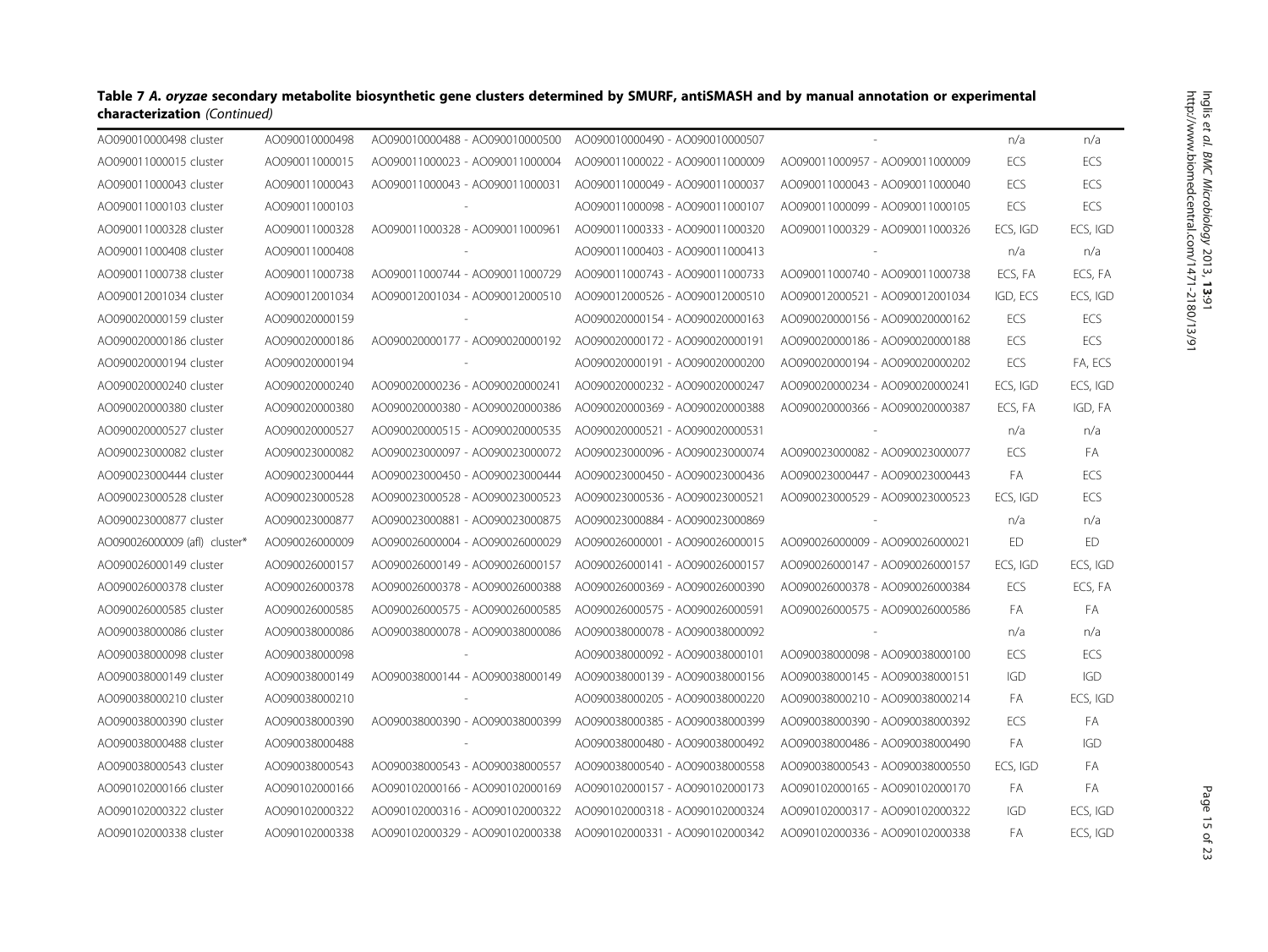| Characterization (Continueu) |                |                                 |                                 |                                 |            |          |
|------------------------------|----------------|---------------------------------|---------------------------------|---------------------------------|------------|----------|
| AO090102000465 cluster       | AO090102000465 | AO090102000457 - AO090102000466 | AO090102000457 - AO090012001037 | AO090102000464 - AO090102000466 | FA         | ECS, IGD |
| AO090103000167 cluster       | AO090103000167 | AO090103000165 - AO090103000179 | AO090103000159 - AO090103000177 | AO090103000165 - AO090103000170 | ECS,IGD    | ECS      |
| AO090103000224 cluster       | AO090103000224 | AO090103000222 - AO090103000227 | AO090103000215 - AO090103000231 | AO090103000220 - AO090103000226 | ECS. FA    | ECS      |
| AO090103000355 cluster       | AO090103000355 | AO090103000355 - AO090103000366 | AO090103000347 - AO090103000364 | AO090103000352 - AO090103000361 | <b>FA</b>  | FA       |
| AO090113000209 cluster       | AO090113000209 | AO090113000209 - AO090113000204 | AO090113000208 - AO090113000199 |                                 | n/a        | n/a      |
| AO090120000024 cluster       | AO090120000024 | AO090120000024 - AO090120000020 | AO090120000033 - AO090120000013 | AO090120000024 - AO090120000022 | ECS        | FA, ECS  |
| AO090124000040 cluster       | AO090124000040 |                                 | AO090124000035 - AO090124000048 | AO090124000035 - AO090124000040 | ECS, FA    | ECS      |
| AO090206000074 cluster       | AO090206000074 | AO090206000075 - AO090206000074 | A0090206000082 - A0090206000067 | AO090206000074 - AO090206000072 | ECS, IGD   | ECS, IGD |
| AO090701000530 cluster       | AO090701000530 | AO090701000525 - AO090701000543 | AO090701000525 - AO090701000539 | AO090701000525 - AO090701000530 | ECS, IGD   | ECS, IGD |
| AO090701000600 cluster       | AO090701000600 | AO090701000600 - AO090701000603 | AO090701000912 - AO090701000604 | AO090701000597 - AO090701000600 | <b>ECS</b> | ECS, IGD |
| AO090701000826 cluster       | AO090701000826 | AO090701000826 - AO090701000833 | AO090701000817 - AO090701000917 | AO090701000824 - AO090701000838 | ECS, IGD   | ECS      |
| Non-PKS/NRPS cluster 1       | n/a            |                                 | AO090120000058 - AO090120000068 | $\overline{\phantom{a}}$        | n/a        | n/a      |
| Non-PKS/NRPS cluster 2       | n/a            | $\sim$                          | AO090113000164 - AO090113000175 | $\overline{\phantom{a}}$        | n/a        | n/a      |

Table 7 A. oryzae secondary metabolite biosynthetic gene clusters determined by SMURF, antiSMASH and by manual annotation or experimental characterization (Continued)

\* Experimentally characterized; Abbreviations: ECS, End of cluster synteny; IGD, Increase in intergenic distance; FA, Change in functional annotation; ED, Experimentally determined.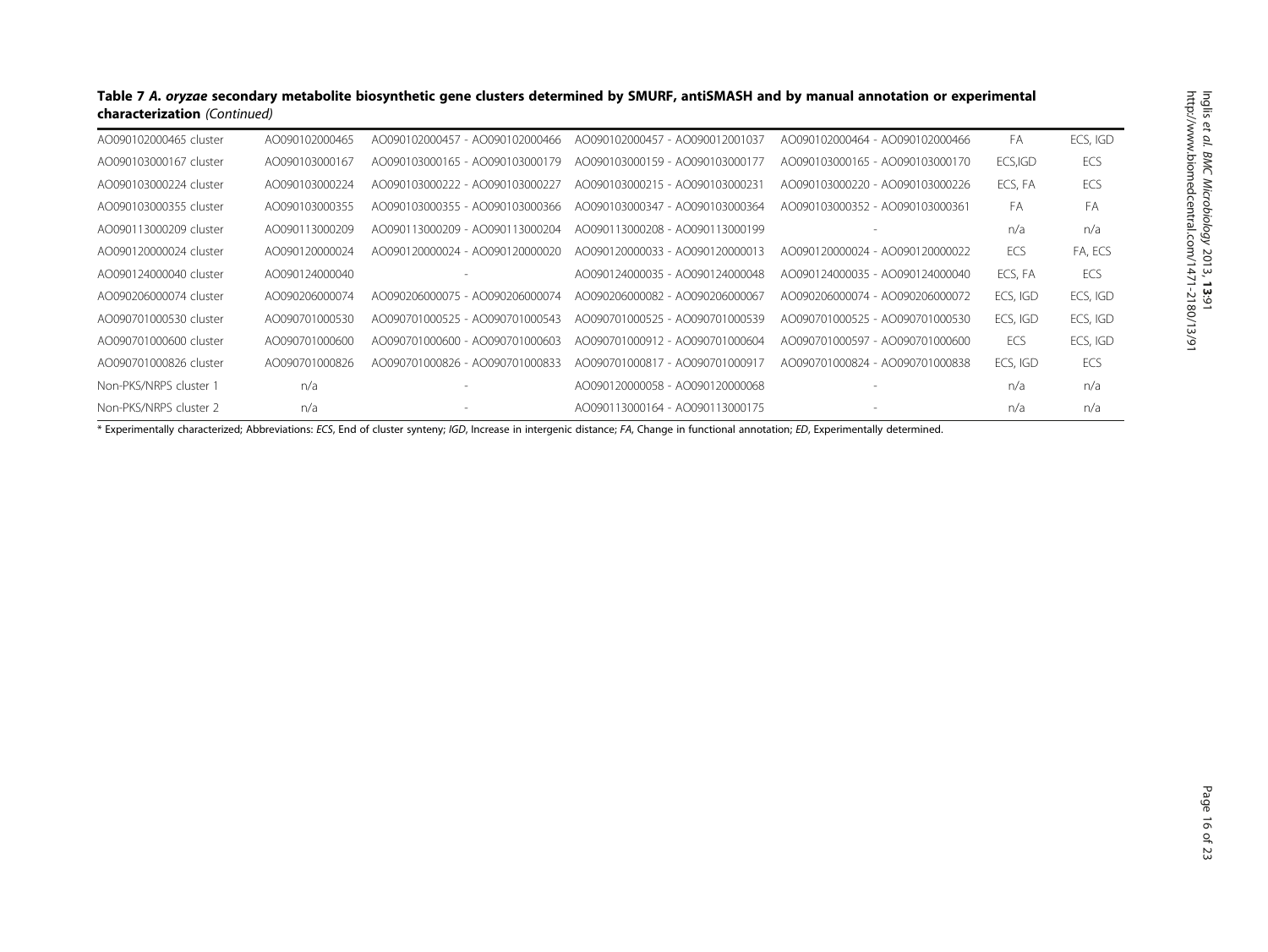for A. niger (Table 8). For clusters identified by both algorithms, there were no cases where both the left and right boundary predictions were the same, although a small number of single boundary predictions did coincide with each other (Tables [4,](#page-5-0) [5](#page-8-0), [6,](#page-10-0) [7\)](#page-13-0). Both the experimentally and manually (see below) predicted clusters tend to be smaller than the SMURF and antiSMASH algorithms predict, as the algorithms are designed to err on the side of inclusivity while the manual boundaries are designed to provide increased precision of the cluster boundaries through the examination of inter- and intracluster genome synteny alignments across multiple Aspergillus species. SMURF was previously reported to overpredict boundaries by about 4 genes [\[38](#page-22-0)] and we found that antiSMASH performed similarly. Figure [1](#page-17-0) shows an example of the disparity between these two prediction programs in cluster boundary determination and how intra- and inter-species cluster synteny data used in our analysis aids in the manual predictions of secondary metabolite gene cluster boundaries (see below).

Andersen et al. [[16](#page-21-0)] recently reported another strategy of identifying the extent of secondary metabolite gene cluster boundaries. Their method uses genomewide microarray expression studies from A. nidulans to identify coregulated genes surrounding secondary metabolite gene cluster backbone enzymes. Since secondary metabolite gene clusters often show cryptic expression under many laboratory growth conditions, this study generated expression data from cultures grown on a wide variety of media (to maximize the possibility of expression), and combined these data with previously generated expression data to analyze a superset of 44 expression conditions [[16\]](#page-21-0). Their analysis produced a list of 53 predicted secondary metabolite gene clusters of A. nidulans, some of which show clear patterns of coregulated expression while some of the expressed backbone enzymes showed no correlation with adjacent genes. Five of these were DTS-based gene clusters not identified by the SMURF or antiSMASH algorithms. These data have been curated at AspGD and were used as a criterion for our manual cluster boundary predictions (see below). An example of the *inpA-* and *inpB-containing gene cluster de*termined by this criterion is shown in Figure [2.](#page-17-0) The gene

clusters of A. nidulans with all of the boundary predictions made with 'expression pattern' as the primary evidence are listed in Table [4](#page-5-0). The total number of boundaries predicted using this criterion is summarized in Table [9](#page-18-0).

To generate a high-quality set of candidate secondary metabolite biosynthetic gene clusters, we used SMURF and antiSMASH as the source of cluster predictions, along with manually predicted DTS clusters and then manually refined the gene cluster boundaries. Manual cluster boundary annotations (Tables [4,](#page-5-0) [5,](#page-8-0) [6](#page-10-0), [7](#page-13-0) and Additional files [2](#page-21-0), [3, 4, 5](#page-21-0)) were made based on several criteria: published experimental data (including gene expression studies), synteny between clustered genes among different species indicated by the presence of conserved gene cluster boundaries (Figure [1](#page-17-0)), functional annotation of predicted genes within and adjacent to clusters and increases in intergenic distance between boundary genes and adjacent genes, which we frequently observed (Figure [3\)](#page-18-0). We determined that gene clusters tend to be conserved between species and that breaks in cluster synteny frequently indicate a cluster boundary. To the best of our knowledge, no gene cluster prediction algorithm or research group has used genomic comparisons between species for large-scale cluster predictions. We used the Sybil viewer [[51\]](#page-22-0), which displays alignments of orthologous genes across multiple species in their genomic context, to manually examine potential boundaries and to compare synteny between clusters of different species and/or strains (Figure [1\)](#page-17-0) and the adjacent syntenic regions outside each predicted cluster. The genome sequence is available for two strains each of A. fumigatus (Af293 and A1163) and A. niger (CBS513.88 and ATCC 1015), which allowed us to consider cluster synteny, which approached 100%, between these strains in addition to the orthology between Aspergillus species.

AspGD displays and provides sequence resources for 15 Aspergillus genomes and related species. A given genome is typically particularly closely related to that of one or two of the other species; the A. fumigatus genome best matches that of Neosartorya fischeri (see Sybil syntenic genomic context in Additional file [3](#page-21-0)), A. niger best matches A. acidus and A. brasiliensis (Additional file [4](#page-21-0))

Table 8 Number of gene clusters predicted by SMURF, antiSMASH, or manual and experimental methods

|              | <b>SMURF</b> | antiSMASH | Manual | Experimental | Total clusters predicted* |
|--------------|--------------|-----------|--------|--------------|---------------------------|
| A. nidulans  | 49           | 66        | 63     |              |                           |
| A. fumigatus |              | 38        | 29     |              | 39                        |
| A. niger     | 79           | 70        | 66     |              | 81                        |
| A. oryzae    |              |           | 62     |              |                           |

\* The number for total clusters predicted is the sum total of non-redundant clusters predicted by any method for a species. Manual boundary predictions include those that were experimentally detemined and published, or were made by evaluating published expression profile data (M. Andersen et al, 2013), cluster synteny among Aspergillus strains/species, changes in functional annotation and/or increases in intergenic distance, in that order of relative weight.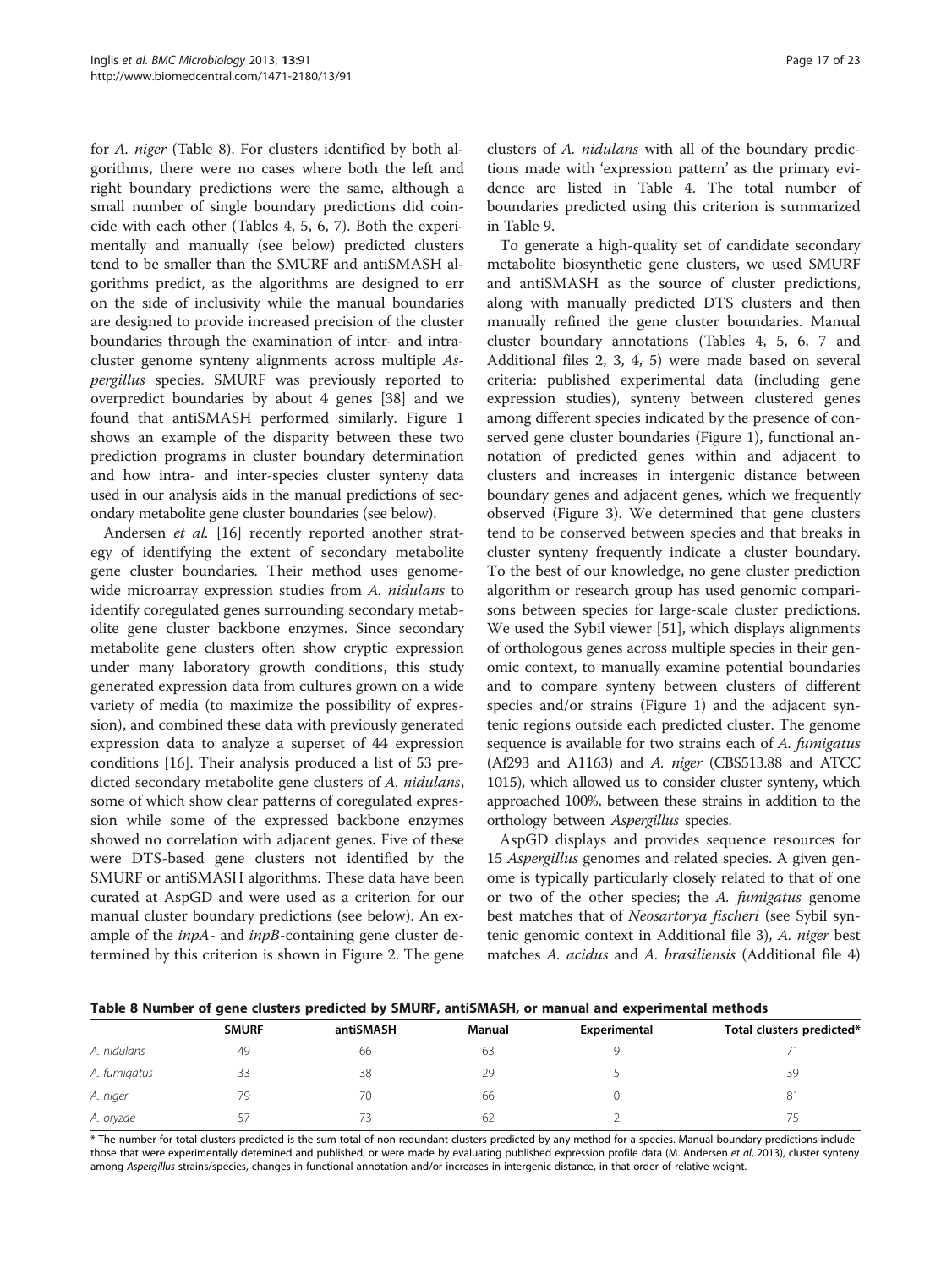<span id="page-17-0"></span>

and A. oryzae best matches A. flavus (Additional file [5](#page-21-0)). Unlike A. fumigatus, A. niger and A. oryzae, A. nidulans lacks such a closely related species in AspGD with sufficient synteny to enable routine use of cluster orthology in boundary determination. Therefore, we used other criteria such as published gene expression patterns [\[16](#page-21-0)], increases in intergenic distance and changes from secondary metabolism-related gene annotations to non-secondary metabolism-related gene annotations (described below) for making these predictions in A. nidulans (Figure 1). The numbers of manually predicted gene clusters in each of these additional species, determined by observing breaks in gene cluster synteny (see [Methods\)](#page-19-0), are summarized in Table [9](#page-18-0).

In some cases, the functional annotation of the putative gene cluster members was informative in predicting cluster boundaries, especially for A. nidulans, which often lacked cluster synteny with other species present in AspGD. In addition to genes encoding the core backbone enzymes, clusters typically include one or more acyl transferase, oxidoreductase, hydrolase, cytochrome P450, transmembrane transporter and a transcription factor. We manually inspected each cluster and the genomic region surrounding it; changes in functional annotations from typical secondary metabolism annotations to annotations atypical of secondary metabolic processes were frequently observed upon traversing a cluster boundary (Additional files [2, 3, 4, 5\)](#page-21-0) and this was used as an additional criterion for boundary prediction, especially in cases where inter- or intra-species clustering or published gene expression data were not available. In some instances, genes with functional annotations unrelated

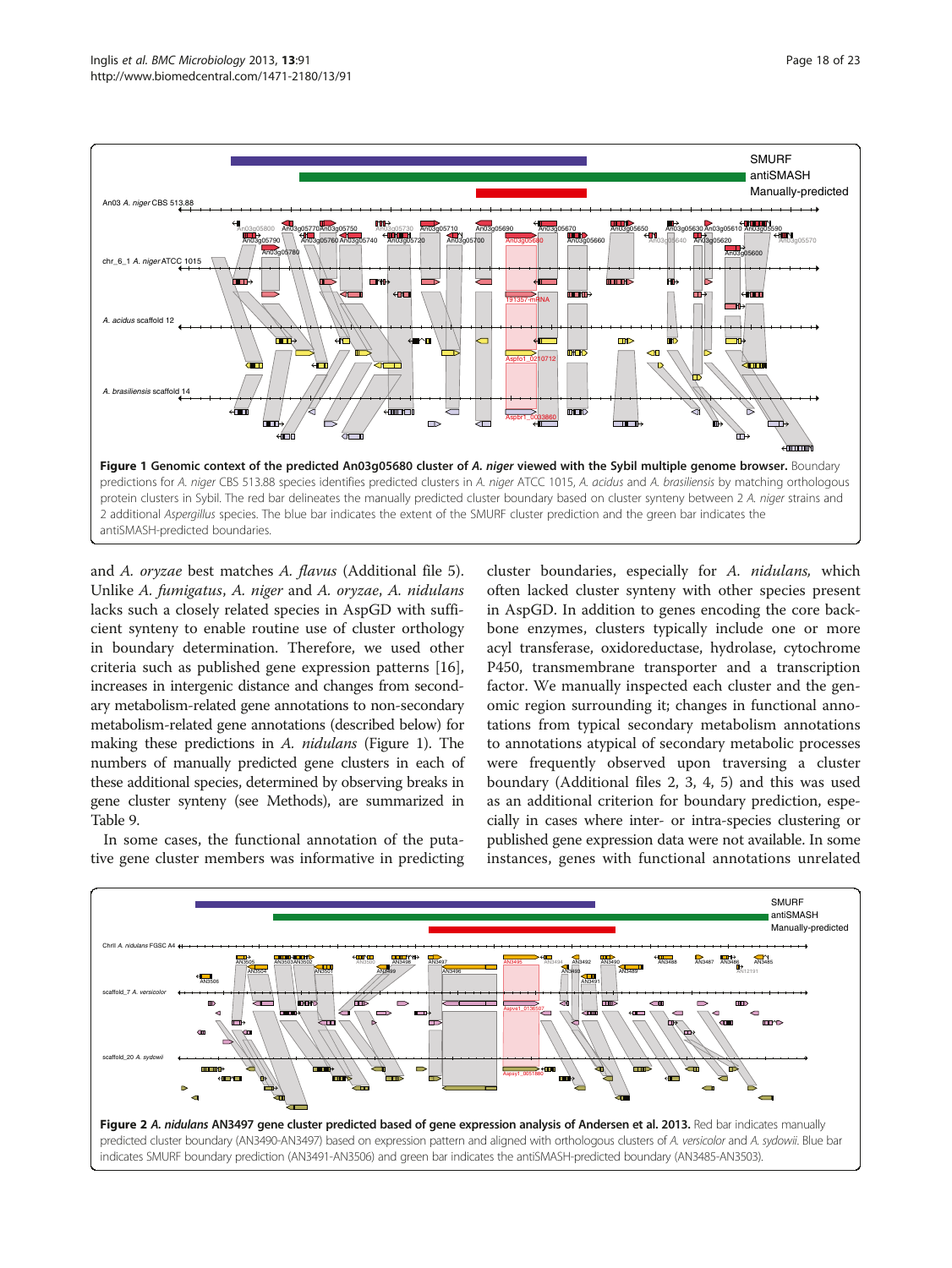<span id="page-18-0"></span>Table 9 Summary of primary criteria used for making manual secondary metabolite gene cluster boundary predictions

|              | ED       | ЕP       | <b>ECS</b> | FA          | IGD         |
|--------------|----------|----------|------------|-------------|-------------|
| A. nidulans  | 24 (18%) | 38 (29%) | 47 (36%)   | 17 (13%)    | 6(4%)       |
| A. fumigatus | 10 (15%) | n/a      | 39 (57%)   | 7(10%)      | 12 (18%)    |
| A. niger     | $0(0\%)$ | n/a      | 129 (98%)  | $2 (< 2\%)$ | $1 (< 1\%)$ |
| A. oryzae    | 8(6%)    | n/a      | 90 (73%)   | 17 (14%)    | 9(7%)       |

Abbreviations: ED, Experimentally determined; EP, Published expression pattern (M. Anderson et al, 2013); ECS, End of cluster synteny; FA, Change in functional annotation; IGD, Increase in intergenic distance; n/a, not applicable.

to secondary metabolism are embedded within a cluster. For example, A. nidulans bglD (AN7915) encodes a glucosidase present in the F9775 biosynthetic gene cluster (Additional file [2](#page-21-0)). In a cclAΔ strain background in which histone 3 lysine 4 methylation is impaired, the expression of cryptic secondary metabolite clusters, such as F9775, is activated [\[52\]](#page-22-0). The activation of bglD expression was observed along with other genes in the F9775 cluster and based on this pattern of coregulation, bglD is included as a member of this cluster [\[52](#page-22-0)]. It is unclear, however, whether bglD actually plays a role in F9775 biosynthesis. The gene encoding translation elongation factor 1 gamma, stcT, is a member of the ST gene cluster (stc) of A. nidulans. Its inclusion in the stc cluster was based on its pattern of coregulation with 24 other genes, some of which have experimentally determined roles in A. nidulans ST biosynthesis, or are orthologous to A. parasiticus proteins involved in AF production, for which ST is a precursor [[46](#page-22-0)]. We also observed a gene, AN2546, that is expressed, and is predicted to encode a glycosylphosphatidylinositol (GPI)-anchored protein [\[53](#page-22-0)], located in the emericellamide cluster (Additional file [2](#page-21-0)); however, an AN2546 deletion strain still produces emericellamide, thus its inclusion in

the cluster is based on its genomic location and expression pattern rather than function. These examples indicate that some genes are located within clusters and yet may not contribute to secondary metabolite production. The frequency and significance of unrelated genes that have become incorporated into a secondary metabolism gene cluster remains unclear; experimental verification is needed to further assess these. In cases where the cluster synteny data were compelling, cluster synteny was given higher precedence than functional annotation in the delineation of the cluster boundaries.

Increases in the distance between predicted boundary genes and the gene directly adjacent to a boundary (which we refer to as intergenic distance) were frequently observed. An example with a large intergenic distance at the right boundary is shown in the A. fumigatus gliotoxin (gli) cluster (Figure 3). However, we found that more subtle increases in intergenic distance were only somewhat reliable when compared to boundaries with experimental evidence. We therefore only based a cluster boundary prediction on an increase in intergenic distance in a small number of cases where no other data were available (Table 9).

#### **Discussion**

AspGD provides high-quality manual and computational gene structure and function annotations for A. nidulans, A. fumigatus, A. niger and A. oryzae, along with sequence analysis and visualization resources for these and additional Aspergilli and related species. Among fungal databases, AspGD is the only resource performing comprehensive manual literature curation for Aspergillus species. AspGD contains curated data covering the entire corpus of experimental literature for A. nidulans, A. fumigatus, A. niger and A. oryzae, with phenotype and GO annotations for every gene described in the literature for these species, including those related to secondary metabolism. The direct,

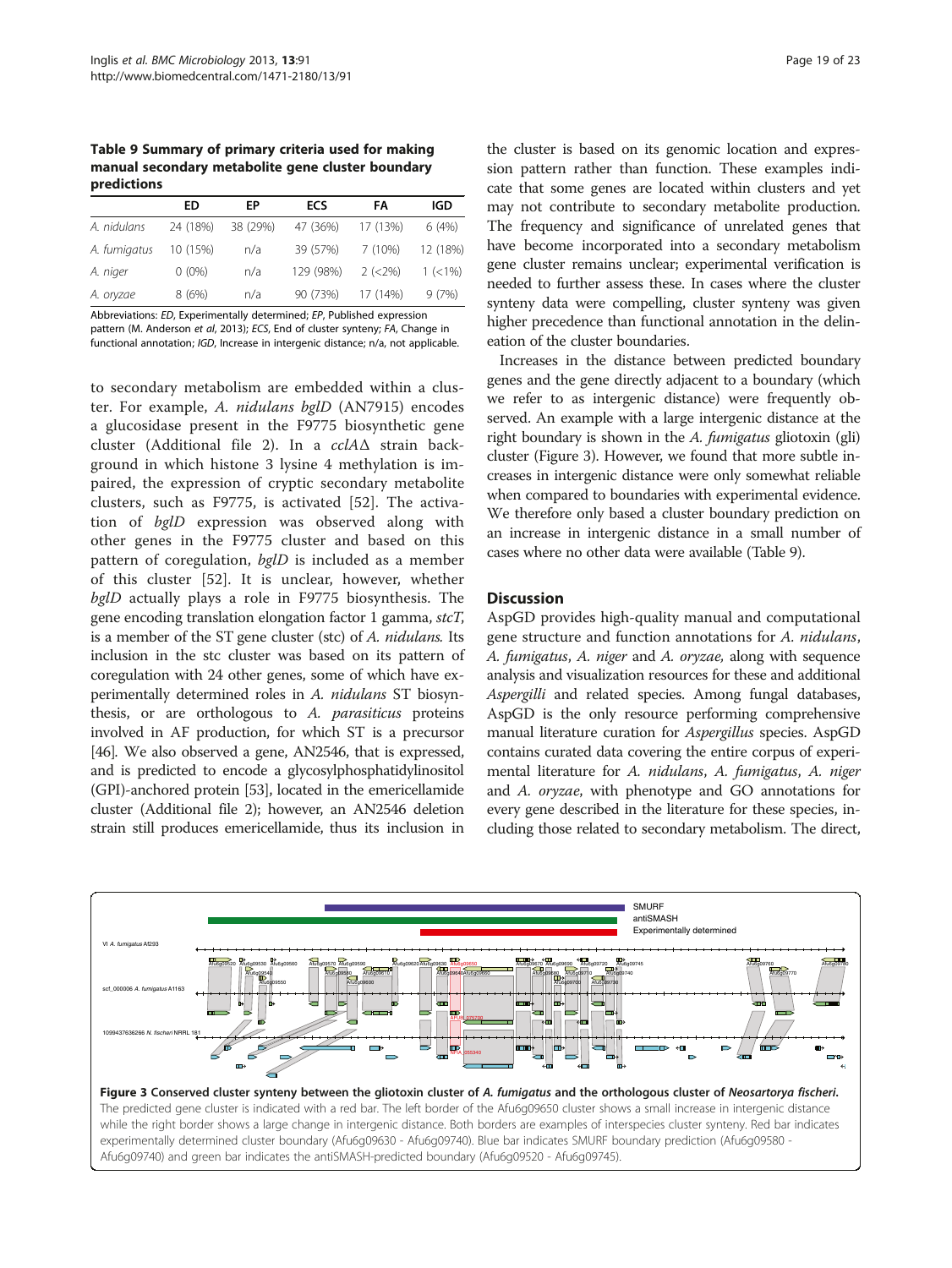<span id="page-19-0"></span>manual curation of genes from the literature forms the basis for the computational annotations at AspGD. This information, collected in a centralized, freely accessible resource, provides an indispensible resource for scientific information for researchers.

During the course of curation, we identified gaps in the set of GO terms that were available in the Biological Process branch of the ontology. To improve the GO annotations for secondary metabolite biosynthetic genes, we added new, more specific BP terms to the GO and used these new terms for direct annotation of Aspergillus genes. These terms include the specific secondary metabolite in each GO term name. Because 'secondary metabolic process' (GO:0019748) and 'regulation of secondary metabolite biosynthetic process' (GO:0043455) map to different branches in the GO hierarchy, complete annotation of transcriptional regulators of secondary metabolite biosynthetic gene clusters, such as laeA, requires an additional annotation to the regulatory term that we also added for each secondary metabolite.

GO annotations facilitate predictions of gene function across multiple species and, as part of this project, we used orthology relationships between experimentally characterized A. nidulans, A. fumigatus, A. niger and A. oryzae genes to provide orthology-based GO predictions for the unannotated secondary metabolism-related genes in AspGD. The prediction and complete cataloging of these candidate secondary metabolism-related genes will facilitate future experimental studies and, ultimately, the identification of all secondary metabolites and the corresponding secondary metabolism genes in Aspergillus and other species.

The SMURF and antiSMASH algorithms are efficient at predicting gene clusters on the basis of the presence of certain canonical backbone enzymes; however, disparities between boundaries predicted by these methods became obvious when the clusters predicted by each method were aligned. While there was an extensive overlap between the two sets of identified clusters, in most cases the cluster boundaries predicted by SMURF and antiSMASH were different, requiring manual refinement.

The data analysis of Andersen et al. [\[16](#page-21-0)] used a clustering matrix to identify superclusters, defined as clusters with similar expression, independent of chromosomal location, that are predicted to participate in crosschemistry between clusters to synthesize a single secondary metabolite. They identified seven superclusters of A. nidulans. Two known meroterpenoid clusters that exhibit cross-chemistry, and are located on separate chromosomes, are the austinol (aus) clusters involved in the synthesis of austinol and dehydroaustinol [\[31,37](#page-22-0)]. The biosynthesis of prenyl xanthones in A. *nidulans* is dependent on three separate gene clusters [\[36](#page-22-0)]. This was apparent because the *mdpG* gene cluster was shown to be

required for the synthesis of the anthraquinone emodin, monodictyphenone, and related compounds. Emodin and monodictyphenone are precursors of prenyl xanthones and the *mdpG* cluster lacked a prenyltransferase, required for prenyl xanthone synthesis [\[36](#page-22-0)]. A search of the A. nidulans genome for prenyltransferases that may participate in prenyl xanthone synthesis predicts seven prenyltransferases. Two strains ( $\triangle xptA$  and  $\triangle xptB$ ) with mutated prenyltransferase genes at chromosomal locations distant from the  $mdpG$ cluster, have been described as being defective in prenyl xanthone synthesis. Therefore, while a total of 266 unique clusters were identified in our analysis, published data indicate that some of these clusters may function as superclusters that display cross-chemistry synthesis of a single secondary metabolite or group of related secondary metabolites [[16](#page-21-0)[,31,36](#page-22-0)].

Our manual annotation of secondary metabolite gene clusters in four Aspergillus species complements the computational prediction methods for identifying fungal secondary metabolites and the genes responsible for their biosynthesis. Implicit in our interspecies cluster synteny analysis is the prediction of secondary metabolite gene clusters orthologous to those in our curated species. For example, A. nidulans gene clusters most closely matched those in A. versicolor, thus identifying several new predicted A. versicolor gene clusters by orthology and interspecies cluster synteny with the predicted A. nidulans clusters (Additional file [2](#page-21-0)).

### Conclusions

These new curated data, based on both computational analysis and manual evaluation of the Aspergillus genomes, provide researchers with a comprehensive set of annotated secondary metabolite gene clusters and a comprehensive functional annotation of the secondary metabolite gene products within AspGD. We anticipate that these new data will promote research in this important and complex area of Aspergillus biology.

### Methods

#### Generation of new GO terms

The Gene Ontology Consortium requires that any compounds within BP term names in the GO be cataloged in the Chemical Entities of Biological Interest (ChEBI) database [\(http://www.ebi.ac.uk/chebi/\)](http://www.ebi.ac.uk/chebi/). To enable the creation of the new GO terms, we first requested and were assigned ChEBI identifiers for all secondary metabolites recorded in AspGD. Once ChEBI term identifiers were assigned, the relevant GO terms were requested from the GO Consortium through TermGenie [\(http://go.](http://go.termgenie.org/) [termgenie.org/\)](http://go.termgenie.org/) for biosynthetic process, metabolic process and catabolic process terms for each new secondary metabolic process term and regulation of secondary metabolic process term (Additional file [1\)](#page-21-0).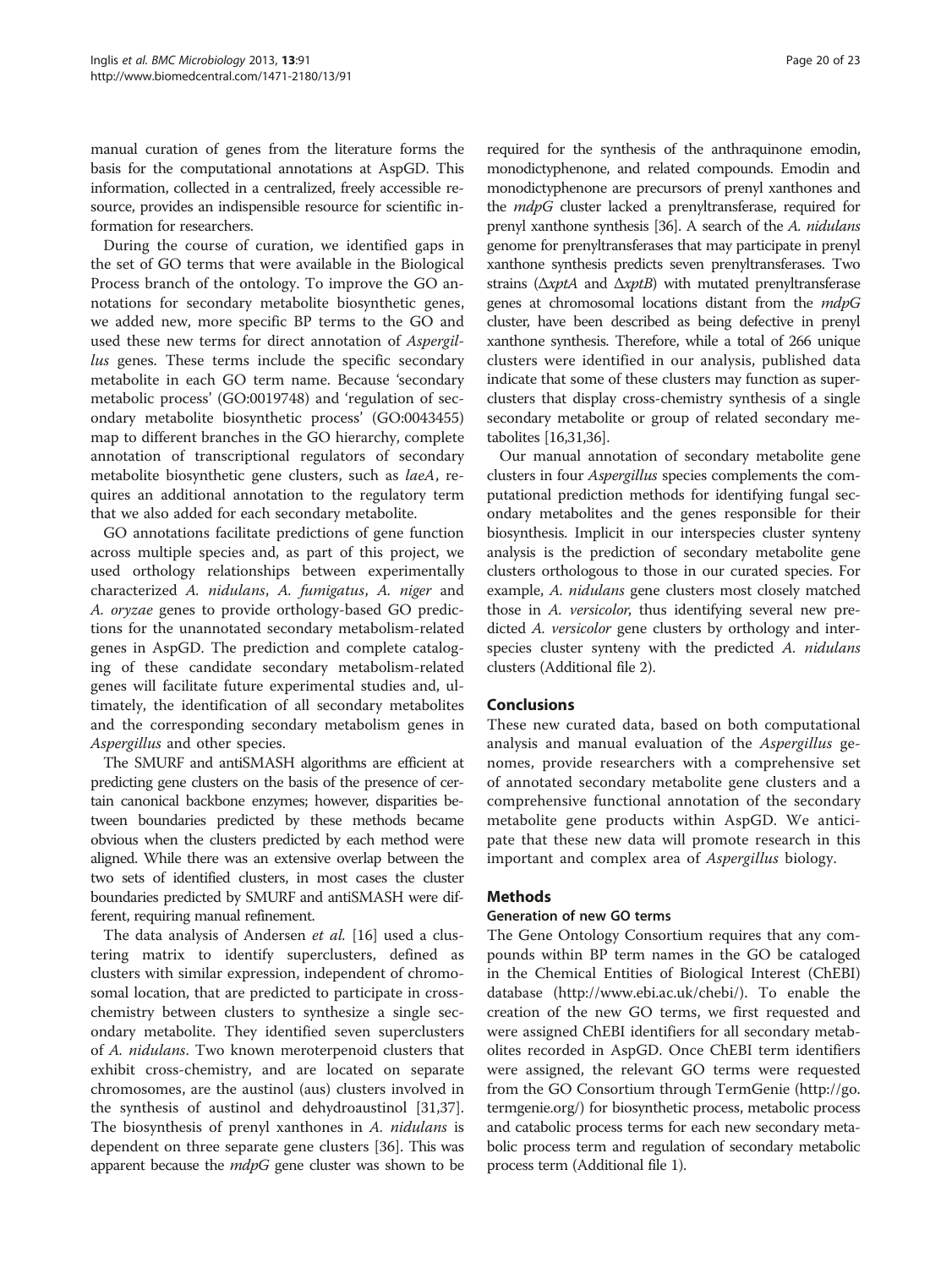#### Orthologous protein predictions

Jaccard-clustering, which groups together highly similar proteins within a genome of interest, was used to make ortholog predictions between the Aspergillus species and is described in detail at [http://sybil.sourceforge.net/docu](http://sybil.sourceforge.net/documentation.html#jaccard)[mentation.html#jaccard.](http://sybil.sourceforge.net/documentation.html#jaccard) Briefly, the first step of this algorithm identifies highly similar proteins within each genome of interest. The resulting groups ("clusters") from multiple genomes are themselves grouped in the second step to form orthologous groups ("Jaccard Orthologous Clusters"). The corresponding genes can be subsequently analyzed in their genomic context to visually identify conserved synteny blocks that are displayed in the Sybil genome viewer (aspgd.broadinstitute.org). The ortholog predictions for all AspGD species are available for download at [http://www.aspergillusgenome.](http://www.aspergillusgenome.org/download/homology/orthologs/) [org/download/homology/orthologs/](http://www.aspergillusgenome.org/download/homology/orthologs/). Orthologous protein predictions between Saccharomyces cerevisiae, Schizosaccharomyces pombe and the Aspergillus protein sets were made by pair-wise comparisons using the InParanoid software [\[54\]](#page-22-0). InParanoid was chosen based on compatibility with the existing ortholog analysis pipeline at AspGD, and comparable accuracy when compared with alternative methods [[55](#page-22-0)]. Stringent cutoffs were used: BLOSUM80 and an InParanoid score of 100% (parameters:  $-F \$ "m S\" -M BLOSUM80). The data from this comparison are available for download at [\(http://www.aspergillusgenome.org/](http://www.aspergillusgenome.org/download/homology/) [download/homology/\)](http://www.aspergillusgenome.org/download/homology/).

#### Orthology- and domain-based GO transfer

To augment the annotations for all genes, including secondary metabolism related genes, we used manual and domain-based GO annotations to annotate the predicted orthologs that lacked direct experimental characterization. Ortholog predictions for A. nidulans, A. fumigatus, A. niger and A. oryzae were made based on the characterized proteins of S. cerevisiae, S. pombe and the other Aspergillus species in AspGD. Candidate GO annotations to be used as the basis for these inferences are limited to those with experimental evidence, that is, with evidence codes of IDA (Inferred from Direct Assay), IPI (Inferred from Physical Interaction), IGI (Inferred from Genetic Interaction) or IMP (Inferred from Mutant Phenotype). Annotations that are themselves predicted in S. cerevisiae, S. *pombe* or in *Aspergillus*, either based on sequence similarity or by some other methods, are excluded from this group to avoid transitive propagation of predictions. Also excluded from the predicted annotation set are annotations that are redundant with existing, manually curated annotations or those that assign a related but less specific GO term. The orthology-based GO assignments are given the evidence code IEA (Inferred from Electronic Annotation) and displayed with the source species and name of the gene from which they were derived, along with a hyperlink to the appropriate gene page at AspGD, SGD or PomBase. The new annotations that have been manually assigned or electronically transferred from S. cerevisiae and S. pombe to A. nidulans, A. fumigatus, A. niger and A. oryzae, and between the Aspergillus species are summarized in Table [3.](#page-4-0)

Domain-based GO transfers were assigned to a lower precedence than orthology-based transfers. IprScan predicts InterPro domains based on protein sequences [\[56](#page-22-0)]. The Interpro2go mapping file ([http://www.ebi.ac.uk/](http://www.ebi.ac.uk/interpro) [interpro\)](http://www.ebi.ac.uk/interpro) was used to map GO annotations to genes with the corresponding domain predictions. A domain-based GO prediction was made only if it was not redundant with an existing manually-curated or orthology-based GO term, or one of its parental terms, that was already assigned to an orthologous protein.

Finally, descriptions for genes lacking manual or GObased annotations were constructed from the manual GO terms assigned to characterized orthologs. GO annotations were included with the following precedence: BP, followed by MF, and then CC. For genes that lacked experimental characterization and characterized orthologs, but had functionally characterized InterPro domains, descriptions were generated from the domain-based GO annotations. The same precedence rules applied as to the descriptions generated using orthology-based GO information. For genes that lacked experimental characterization and characterized orthologs, and without functionally characterized InterPro domains, but had uncharacterized orthologs, the descriptions simply list the orthology relationship because no inferred GO information was available.

# Secondary metabolic gene cluster analysis and annotation

The pre-computed results file (smurf\_output\_precom puted\_08.13.08.zip) was downloaded from the SMURF website (<http://jcvi.org/smurf/index.php>). Version 1.2.1 of the antiSMASH program [\[39\]](#page-22-0) was downloaded from (<http://antismash.secondarymetabolites.org/>) and run locally on the chromosome and/or contig sequences of A. nidulans FGSC A4, A. fumigatus Af293, A. niger CBS 513.88 and A. oryzae RIB40. Details of the parameters the antiSMASH program uses to predict boundaries are in described in Medema et al. 1998 [[39](#page-22-0)] and those for SMURF are described in Khaldi et al. 2010 [[38](#page-22-0)]. The secondary metabolic gene clusters predicted by these programs were manually analyzed and annotated using functional data available for each gene in AspGD. Cluster membership was determined based on physical proximity of candidate genes to cluster backbone genes. Adjacent genes were added to the cluster if they had functional annotations common to known secondary metabolism genes. In cases where backbone genes had Jaccard orthologs in other species (see above), we required orthology between all other cluster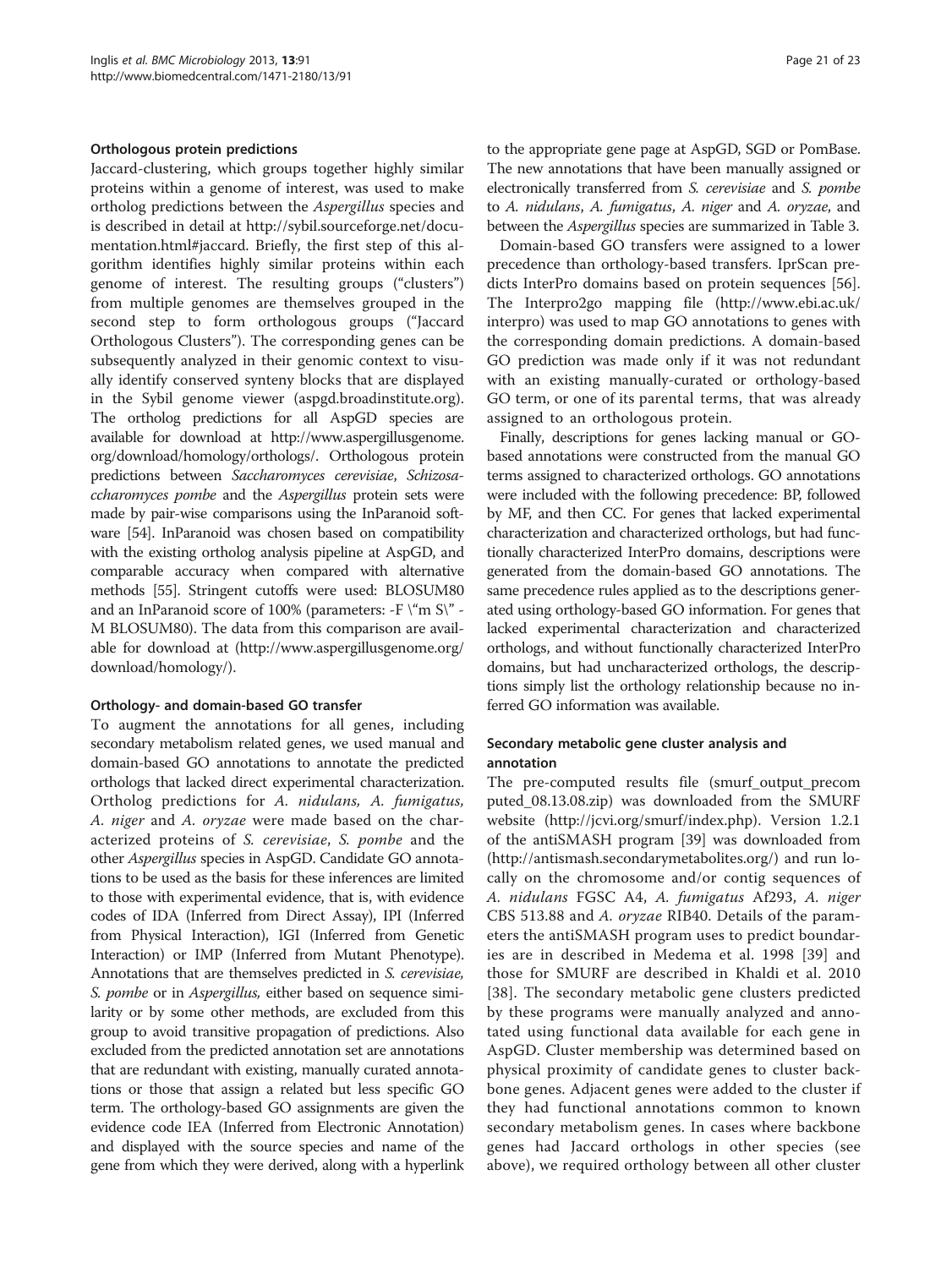<span id="page-21-0"></span>members. Confirmation of orthology between clusters was facilitated by use of the Sybil multiple genome browser which can be used to evaluate synteny between species. We visually evaluated synteny by examining whether a gene that was putatively in a cluster had orthologs in the other species – where a gene in the species in which the cluster was identified no longer had orthologs in the other species that were adjacent, we inferred a break in synteny. Cluster boundaries were also determined by changes in common functional annotation, or by an increase in intergenic distances. tRNAs and other non-coding RNAs were excluded in cluster boundary analysis. Annotated images of the orthologous gene clusters are included in Additional files 2, 3, 4, 5.

# Additional files

[Additional file 1:](http://www.biomedcentral.com/content/supplementary/1471-2180-13-91-S1.doc) Contains a table listing all GO terms available from the GO Consortium describing fungal secondary metabolic processes as of December 2012.

[Additional file 2:](http://www.biomedcentral.com/content/supplementary/1471-2180-13-91-S2.pdf) Contains a table listing the manually annotated gene clusters predicted by SMURF and antiSMASH for A. nidulans.

[Additional file 3:](http://www.biomedcentral.com/content/supplementary/1471-2180-13-91-S3.pdf) Contains a table listing manually annotated gene clusters predicted by SMURF and antiSMASH for A. fumigatus.

[Additional file 4:](http://www.biomedcentral.com/content/supplementary/1471-2180-13-91-S4.pdf) A table listing the manually annotated gene clusters predicted by SMURF and antiSMASH for A. niger.

[Additional file 5:](http://www.biomedcentral.com/content/supplementary/1471-2180-13-91-S5.pdf) A table listing manually annotated gene clusters predicted by SMURF and antiSMASH for A. oryzae.

#### Competing interests

The authors declare that they have no competing interests.

#### Authors' contributions

DOI, MBA and MSS designed the project, DOI wrote the manuscript, GS, JRW, MBA and MSS edited the manuscript, DOI and MSS analyzed the data, DOI and MSS annotated the data, JB, GC, PS and FW performed bioinformatics analysis of the data. All authors read and approved the final manuscript.

#### Acknowledgements

The authors would like to thank Gail Binkley for the AspGD Oracle Database administration, Stuart Miyasato and Matt Simison for the AspGD database software and hardware maintenance and the editors at CheBI and the GO Consortium. We would also like to thank Vinita Joardar at JCVI for providing an updated set of A. oryzae secondary metabolite gene cluster predictions. This work was supported by the National Institute of Allergy and Infectious Diseases at the US National Institutes of Health [R01 AI077599 to GS and JW].

#### Author details

<sup>1</sup>Department of Genetics, Stanford University Medical School, Stanford, CA 94305-5120, USA. <sup>2</sup>Broad Institute, 7 Cambridge Center, Cambridge, MA 02141, USA.

#### Received: 15 February 2013 Accepted: 15 April 2013 Published: 26 April 2013

#### References

- 1. Bhetariya PJ, Madan T, Basir SF, Varma A, Usha SP: Allergens/Antigens, toxins and polyketides of important Aspergillus species. Indian J Clin Biochem 2011, 26:104–119.
- 2. Rohlfs M, Albert M, Keller NP, Kempken F: Secondary chemicals protect mould from fungivory. Biol Lett 2007, 3:523–525.
- 3. MacCabe AP, van Liempt H, Palissa H, Unkles SE, Riach MB, Pfeifer E, von Döhren H, Kinghorn JR: Delta-(L-alpha-aminoadipyl)-L-cysteinyl-D-valine synthetase from Aspergillus nidulans. Molecular characterization of the acvA gene encoding the first enzyme of the penicillin biosynthetic pathway. J Biol Chem 1991, 266:12646–12654.
- 4. MacCabe AP, Riach MB, Unkles SE, Kinghorn JR: The Aspergillus nidulans npeA locus consists of three contiguous genes required for penicillin biosynthesis. EMBO J 1990, 9:279–287.
- 5. Ramón D, Carramolino L, Patiño C, Sánchez F, Peñalva MA: Cloning and characterization of the isopenicillin N synthetase gene mediating the formation of the beta-lactam ring in Aspergillus nidulans. Gene 1987, 57:171–181.
- 6. Yu JH, Leonard TJ: Sterigmatocystin biosynthesis in Aspergillus nidulans requires a novel type I polyketide synthase. J Bacteriol 1995, 177:4792–4800.
- 7. Keller NP, Segner S, Bhatnagar D, Adams TH: stcS, a putative P-450 monooxygenase, is required for the conversion of versicolorin A to sterigmatocystin in Aspergillus nidulans. Appl Environ Microbiol 1995, 61:3628–3632.
- 8. Kelkar HS, Keller NP, Adams TH: Aspergillus nidulans stcP encodes an O-methyltransferase that is required for sterigmatocystin biosynthesis. Appl Environ Microbiol 1996, 62:4296–4298.
- 9. Butchko RA, Adams TH, Keller NP: Aspergillus nidulans mutants defective in stc gene cluster regulation. Genetics 1999, 153:715–720.
- 10. Kelkar HS, Skloss TW, Haw JF, Keller NP, Adams TH: Aspergillus nidulans stcL encodes a putative cytochrome P-450 monooxygenase required for bisfuran desaturation during aflatoxin/sterigmatocystin biosynthesis. J Biol Chem 1997, 272:1589–1594.
- 11. Luque MI, Rodríguez A, Andrade MJ, Martín A, Córdoba JJ: Development of a PCR protocol to detect aflatoxigenic molds in food products. J Food Prot 2012, 75:85–89.
- 12. Kupfahl C, Michalka A, Lass-Flörl C, Fischer G, Haase G, Ruppert T, Geginat G, Hof H: Gliotoxin production by clinical and environmental Aspergillus fumigatus strains. Int J Med Microbiol 2008, 298:319–327.
- 13. Lewis RE, Wiederhold NP, Lionakis MS, Prince RA, Kontoyiannis DP: Frequency and species distribution of gliotoxin-producing Aspergillus isolates recovered from patients at a tertiary-care cancer center. J Clin Microbiol 2005, 43:6120–6122.
- 14. Morton CO, Bouzani M, Loeffler J, Rogers TR: Direct interaction studies between Aspergillus fumigatus and human immune cells; what have we learned about pathogenicity and host immunity? Front Microbiol 2012, 3:413.
- 15. Scharf DH, Heinekamp T, Remme N, Hortschansky P, Brakhage AA, Hertweck C: Biosynthesis and function of gliotoxin in Aspergillus fumigatus. Appl Microbiol Biotechnol 2012, 93:467–472.
- 16. Andersen MR, Nielsen JB, Klitgaard A, Petersen LM, Zachariasen M, Hansen TJ, Blicher LH, Gotfredsen CH, Larsen TO, Nielsen KF, Mortensen UH: Accurate prediction of secondary metabolite gene clusters in filamentous fungi. Proc Natl Acad Sci USA 2013, 110:E99-E107
- 17. Sanchez JF, Somoza AD, Keller NP, Wang CC: Advances in Aspergillus secondary metabolite research in the post-genomic era. Nat Prod Rep 2012, 29:351–371.
- 18. Bouhired S, Weber M, Kempf-Sontag A, Keller NP, Hoffmeister D: Accurate prediction of the Aspergillus nidulans terrequinone gene cluster boundaries using the transcriptional regulator LaeA. Fungal Genet Biol 2007, 44:1134–1145.
- 19. Perrin RM, Federova ND, Bok JW, Cramer RA, Wortman JR, Kim HS, Nierman WC, Keller NP: Transcriptional regulation of chemical diversity in Aspergillus fumigatus by LaeA. PLoS Pathog 2007, 3:523–525.
- 20. Palmer JM, Keller NP: Secondary metabolism in fungi: does chromosomal location matter? Curr Opin Microbiol 2010, 13:431–436.
- 21. Lim FY, Hou Y, Chen Y, Oh JH, Lee I, Bugni TS, Keller NP: Genome-based cluster deletion reveals an endocrocin biosynthetic pathway in Aspergillus fumigatus. Appl Environ Microbiol 2012, 78:4117–4125.
- 22. Chiang YM, Szewczyk E, Nayak T, Davidson AD, Sanchez JF, Lo HC, Ho WY, Simityan H, Kuo E, Praseuth A, Watanabe K, Oakley BR, Wang CC: Molecular genetic mining of the Aspergillus secondary metabolome: discovery of the emericellamide biosynthetic pathway. Chem Biol 2008, 15:527–532.
- 23. Ahuja M, Chiang YM, Chang SL, Praseuth MB, Entwistle R, Sanchez JF, Lo HC, Yeh HH, Oakley BR, Wang CC: Illuminating the diversity of aromatic